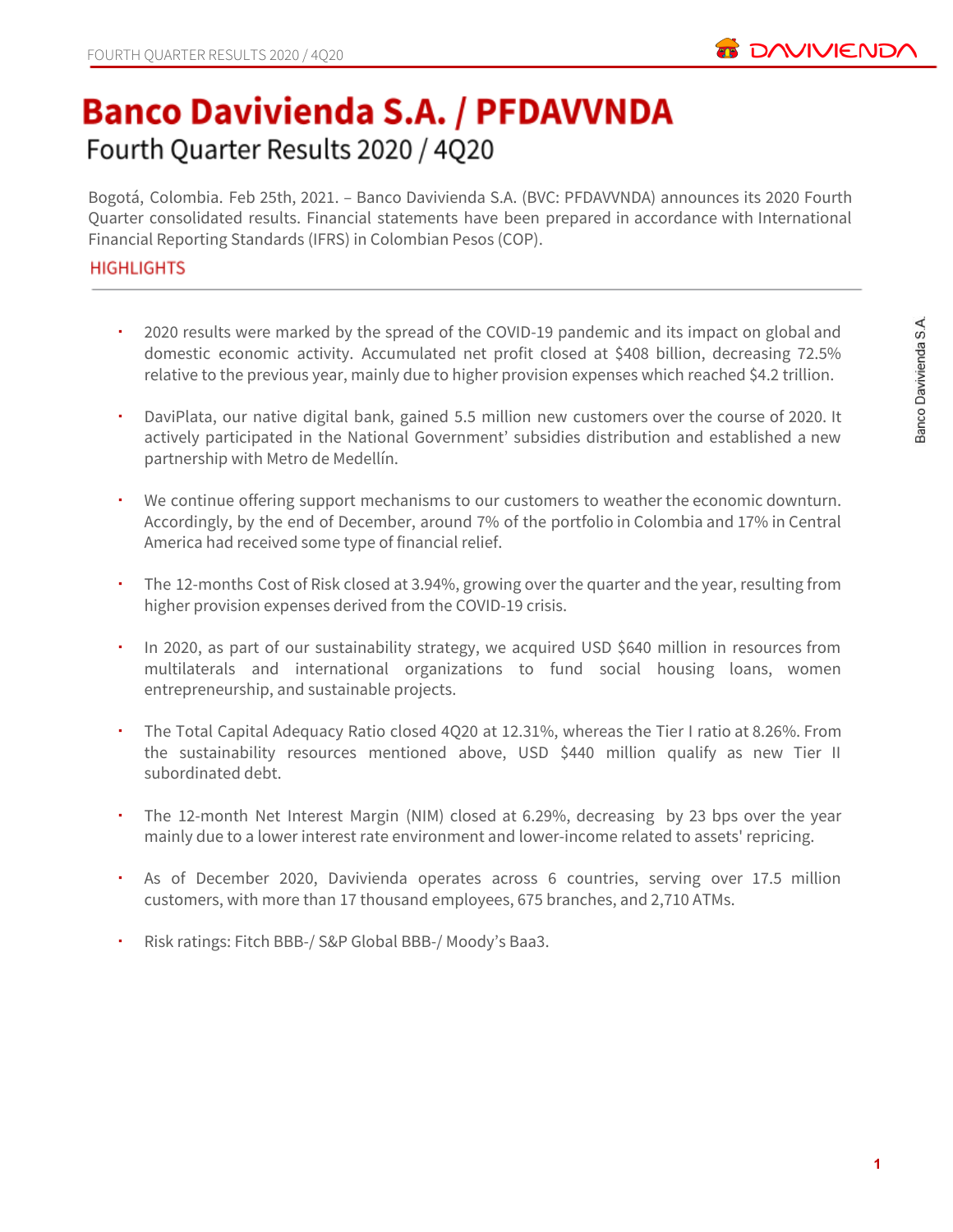# **ECONOMIC ENVIRONMENT COLOMBIA**

2020 will go down in history as one of the most challenging years since the Great Depression. The COVID-19 pandemic led to policy responses such as lockdowns and social distancing, which ultimately undermined economic growth in most parts of the world.

Early last year, the World Bank expected the world economy to grow at a 2.5% annual rate. However, a year later, the World Bank's forecast for growth in 2020 had been reduced to -4.3%.

During the first half of the year, oil price fell, reaching its historical lowest point USD \$9.12 due to the slowdown in the global economy. On the other hand, by the end of 2020 oil price was USD \$51.22 as a result of improved growth expectations, countercyclical fiscal policies and protocols.

In line with global economic trends, and exacerbated by fiscal constraints, Colombian Gross Domestic Product decreased over the second and third quarters of the year 15.8% and 8.5%, respectively, the largest since quarterly records have been kept. By the end of 2020, Gross Domestic Product shrank 6.8% compared to the same period in 2019.

Annual inflation in 2020 closed at 1.61%, below the target range set by the Central Bank (2% - 4%) and the lowest figure since 1954. This result was heavily impacted by measures adopted to mitigate the pandemic's effects.

Considering the downturn in economic activity, the Central Bank gradually reduced the policy rate between March and September, from 4.75% to 1.75%.

Regarding fiscal matters, the 2020 economic climate posed significant challenges for Colombia. The deficit of the National Government went from 2.2% of the GDP in 2019 to 8.2% of the GDP in 2020. This situation reflects the fall in tax revenues caused by the downturn in economic activity and the allocation of more than \$23 trillion in additional spending to strengthen the health care system, support vulnerable populations, stimulate the economy, and prevent mortality across businesses.

As a result, risk rating agencies made announcements related to Colombia's sovereign debt throughout the year. Fitch Ratings downgraded the rating by one notch in April from BBB to BBB-; Standard & Poor's downgraded the outlook from stable to negative in March; Moody's took the same step in December.

The exchange rate of the Colombian peso against the USD reached its highest peak on record during the first half of 2020 \$4,153.91 and ended the year at \$3,432.5, depreciating by 4.7% vs. the exchange rate recorded at the end of 2019. The exchange rate averaged \$3,693.36 over the year, declining by 12.6% from \$3,281.09 in 2019.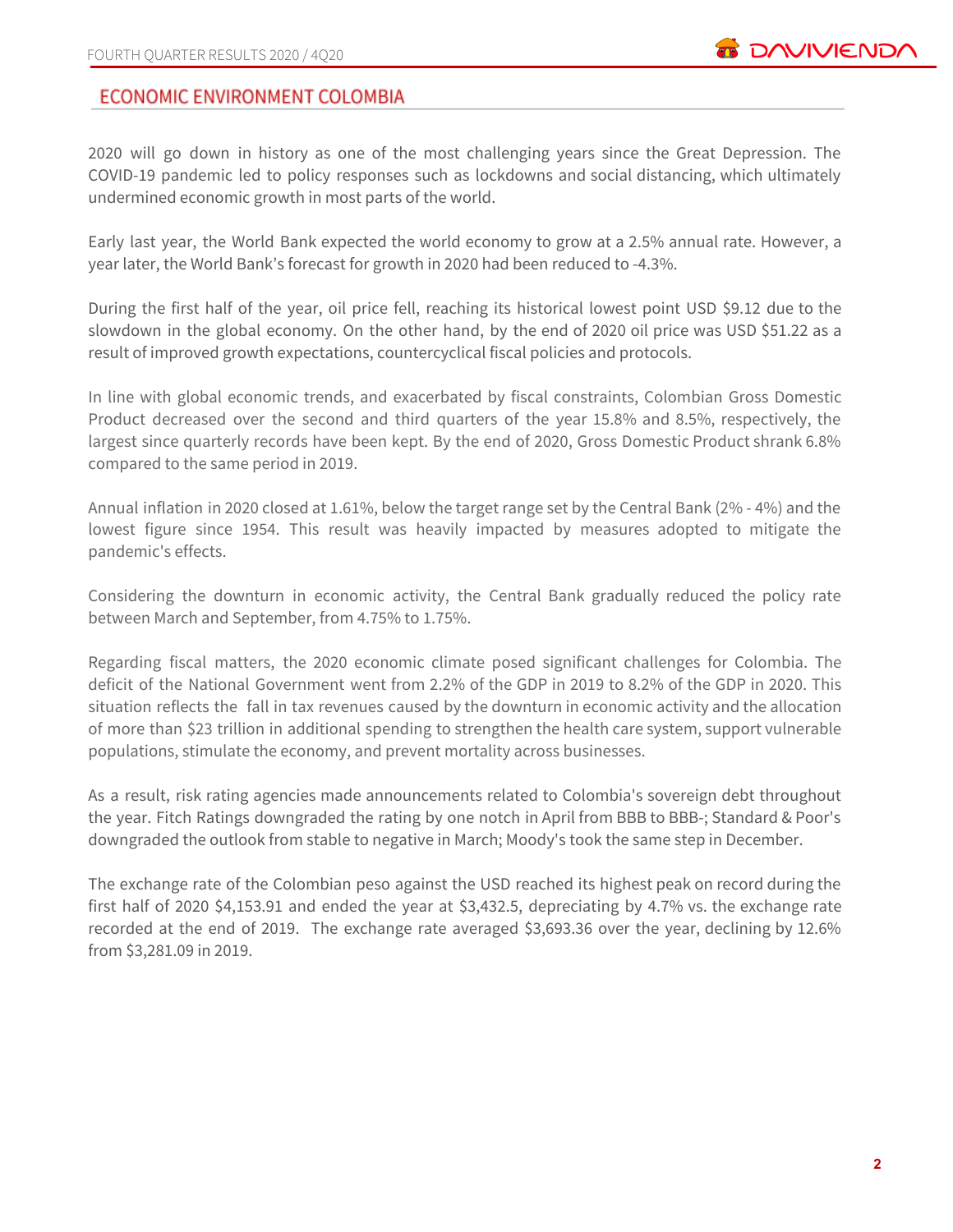# ECONOMIC ENVIRONMENT CENTRAL AMERICA

In Central America, as in most countries throughout the world, there was a sharp contraction in 2020 caused by the COVID-19 pandemic and the measures that countries adopted to limit the disease's spread. The largest annual contraction in the region occurred in the second quarter of the year, with a slowdown in the third quarter.

Although there are no figures available for the end of the year, estimates suggest that countries that experienced the most significant economic contraction were Panama, El Salvador, Honduras, and Costa Rica. It must be noted that the impact of tropical storms Eta and Iota affected financial performance during the last quarter in Honduras. In Costa Rica, economic recovery between the second and third quarters was not as strong as in the rest of the region,due travel restrictions applied during the second quarter.

In conjunction with economic contraction, inflation in the region was lower than in the previous year. Annual inflation was 0.89% in Costa Rica in 2020, -0.08% in El Salvador, and 4.01% in Honduras. The latest available annual inflation data for Panama at the time of writing this note was -1.97% for August 2020. Inflation in Costa Rica remained below the Central Bank's target range (2%-4%) throughout the year. Inflation in Honduras remained within the range set by the Central Bank (3%-5%).

Over the course of 2020 monetary policy had an active role, with policy rate reductions in Costa Rica and Honduras. In Costa Rica, the monetary policy rate was reduced by 200 basis points to close the year at 0.75% and in Honduras by 250 basis points to close the year at 3%.

Throughout the year, risk rating agencies warned about the countries' risks across the region due to the need for resources to deal with the pandemic and the decline in tax revenues. Ratings were downgraded for Costa Rica and Panama. Moody's, Standard & Poor's, and Fitch Ratings downgraded Costa Rica's ratings by one notch to "B2", "B," and "B," respectively. Standard & Poor's downgraded Panama's rating to "BBB."

In the case of El Salvador, its rating received a negative outlook from all rating agencies mentioned above. In November, it was placed in the category of a possible short-term downgrade by Moody's, given the expected fiscal deterioration. There were no rating or outlook changes for Honduras.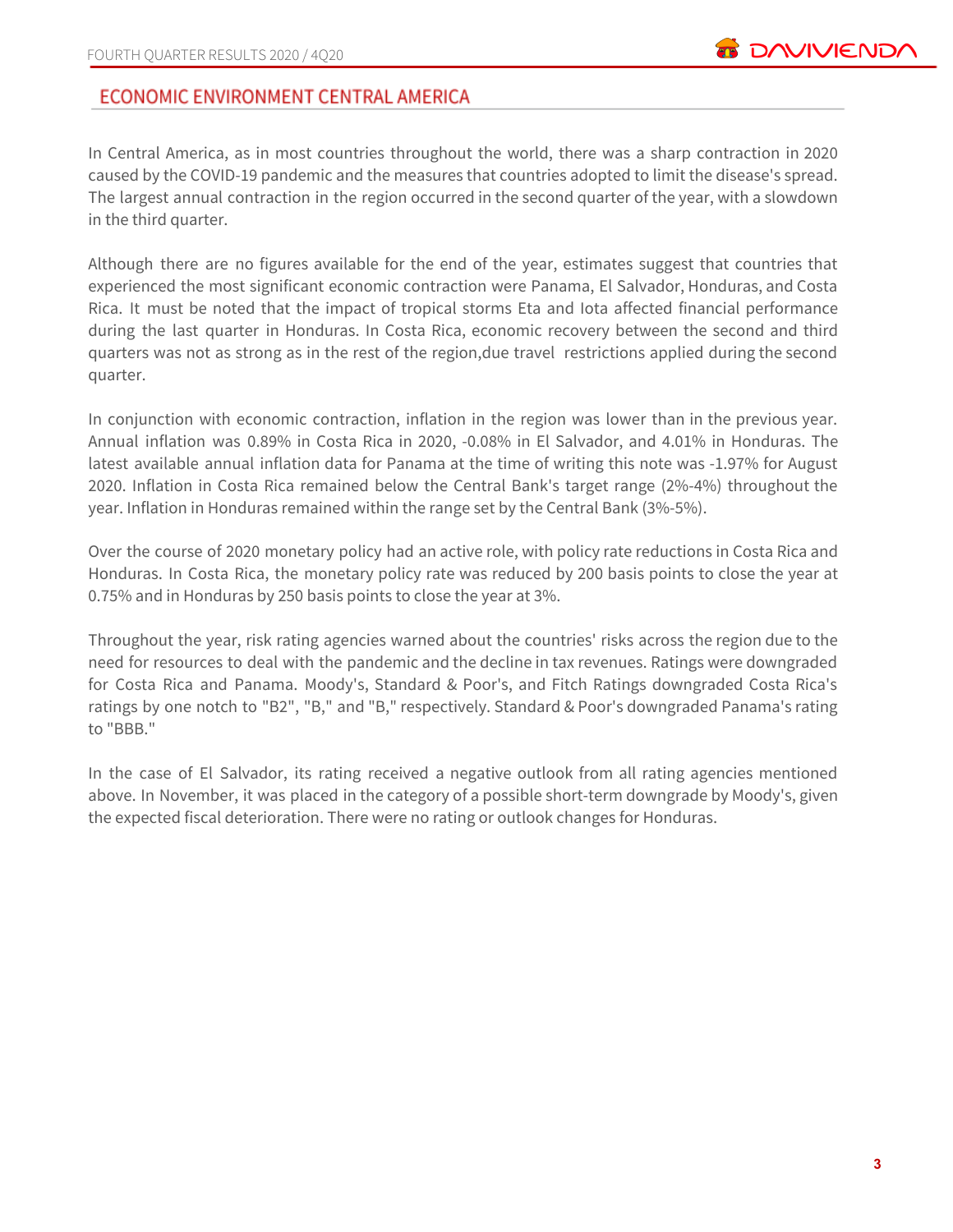# **MAIN CONSOLIDATED FIGURES:**

# **Statement of Financial Condition**

| (COP billion)                       |       |             |                |                |                |                | % Chg.         |            |            |
|-------------------------------------|-------|-------------|----------------|----------------|----------------|----------------|----------------|------------|------------|
| <b>Assets</b>                       |       |             | <b>Dec. 19</b> | <b>Sep. 20</b> | <b>Dec. 20</b> | Q/Q            |                | <b>Y/Y</b> |            |
| Cash and Interbank Funds            |       |             | 10,468         | 10,998         | 11,956         | 8.7            |                | 14.2       |            |
| Investments                         |       |             | 12,196         | 16,256         | 16,115         | $-0.9$         |                | 32.1       |            |
| Gross Loan Portfolio                |       |             | 97,400         | 111,540        | 106,675        | $-4.4$         |                | 9.5        |            |
| Loan Loss Reserves                  |       |             | $-4,144$       | $-6,162$       | $-6,395$       | 3.8            |                | 54.3       |            |
| Property, Plant and Equipment       |       |             | 1,734          | 1,747          | 1,677          | $-4.0$         |                | $-3.3$     |            |
| <b>Other Assets</b>                 |       |             | 4,569          | 6,059          | 6,385          | 5.4            |                | 39.7       |            |
| <b>Total Assets</b>                 |       |             | 122,222        | 140,438        | 136,413        | $-2.9$         |                | 11.6       |            |
| <b>Liabilities</b>                  |       |             |                |                |                |                |                |            |            |
| Repos and Interbank Liabilities     |       |             | 1,760          | 3,314          | 1,936          | $-41.6$        |                | 10.0       |            |
| <b>Demand Deposits</b>              |       |             | 40,786         | 52,114         | 53,500         | 2.7            |                | 31.2       |            |
| <b>Term Deposits</b>                |       |             | 34,805         | 35,949         | 33,739         | $-6.1$         |                | $-3.1$     |            |
| <b>Bonds</b>                        |       |             | 12,399         | 13,440         | 12,535         | $-6.7$         |                | 1.1        |            |
| <b>Credits</b>                      |       |             | 13,565         | 16,227         | 14,419         | $-11.1$        |                | 6.3        |            |
| <b>Other Liabilities</b>            |       |             | 6,257          | 6,382          | 7,564          | 18.5           |                | 20.9       |            |
| <b>Total Liabilities</b>            |       |             | 109,571        | 127,426        | 123,693        | $-2.9$         |                | 12.9       |            |
| <b>Equity</b>                       |       |             |                |                |                |                |                |            |            |
| Non-controlling Interest            |       |             | 113            | 131            | 117            | $-10.8$        |                | 3.0        |            |
| Equity                              |       |             | 12,538         | 12,881         | 12,603         | $-2.2$         |                | 0.5        |            |
| <b>Total Equity</b>                 |       |             | 12,651         | 13,012         | 12,720         | $-2.2$         |                | 0.5        |            |
| <b>Total Liabilities and Equity</b> |       |             | 122,222        | 140,438        | 136,413        | $-2.9$         |                | 11.6       |            |
| (COP billion)                       | 4Q19  | <b>3Q20</b> | 4Q20           | Q/Q            | <b>Y/Y</b>     | <b>Dec. 19</b> | <b>Dec. 20</b> |            | <b>Y/Y</b> |
| <b>Interest Income</b>              | 2,751 | 2,820       | 2,765          | $-1.9$         | 0.5            | 10,725         | 11,448         |            | 6.7        |

| Interest Income                 | 2,751 | 2,820 | 2,765 | $-1.9$    | 0.5       | 10,725 | 11,448 | 6.7       |
|---------------------------------|-------|-------|-------|-----------|-----------|--------|--------|-----------|
| Loans                           | 2,548 | 2,569 | 2,536 | $-1.3$    | $-0.5$    | 9,795  | 10,519 | 7.4       |
| Investments                     | 167   | 235   | 213   | $-9.3$    | 27.5      | 812    | 841    | 3.5       |
| Other Income                    | 36    | 17    | 16    | $-2.0$    | $-54.4$   | 119    | 88     | $-26.1$   |
| <b>Financial Expenses</b>       | 1,046 | 928   | 815   | $-12.2$   | $-22.1$   | 4,031  | 3,881  | $-3.7$    |
| <b>Gross Financial Margin</b>   | 1,704 | 1,892 | 1,950 | 3.1       | 14.4      | 6,694  | 7,567  | 13.0      |
| <b>Net Provision Expenses</b>   | 572   | 1,152 | 1,183 | 2.7       | <b>NA</b> | 2,434  | 4,200  | 72.5      |
| <b>Net Interest Margin</b>      | 1,132 | 740   | 767   | 3.6       | $-32.3$   | 4,259  | 3,367  | $-20.9$   |
| Operating Income                | 351   | 313   | 366   | 16.9      | 4.4       | 1,339  | 1,272  | $-5.0$    |
| <b>Operating Expenses</b>       | 1,037 | 1,027 | 1,092 | 6.4       | 5.3       | 3,730  | 4,139  | 11.0      |
| <b>Exchange and Derivatives</b> | 35    | 36    | $-53$ | <b>NA</b> | <b>NA</b> | 67     | 25     | $-61.9$   |
| Other Income and Expenses, net  | $-14$ | 10    | $-24$ | <b>NA</b> | <b>NA</b> | -8     | $-50$  | <b>NA</b> |
| <b>Income Before Taxes</b>      | 466   | 73    | $-36$ | <b>NA</b> | <b>NA</b> | 1,927  | 476    | $-75.3$   |
| Income Tax                      | 82    | 25    | $-50$ | <b>NA</b> | NA.       | 443    | 68     | $-84.6$   |
| <b>Net Profit</b>               | 385   | 48    | 14    | $-71.2$   | $-96.4$   | 1,484  | 408    | $-72.5$   |

**B** DAVIVIENDA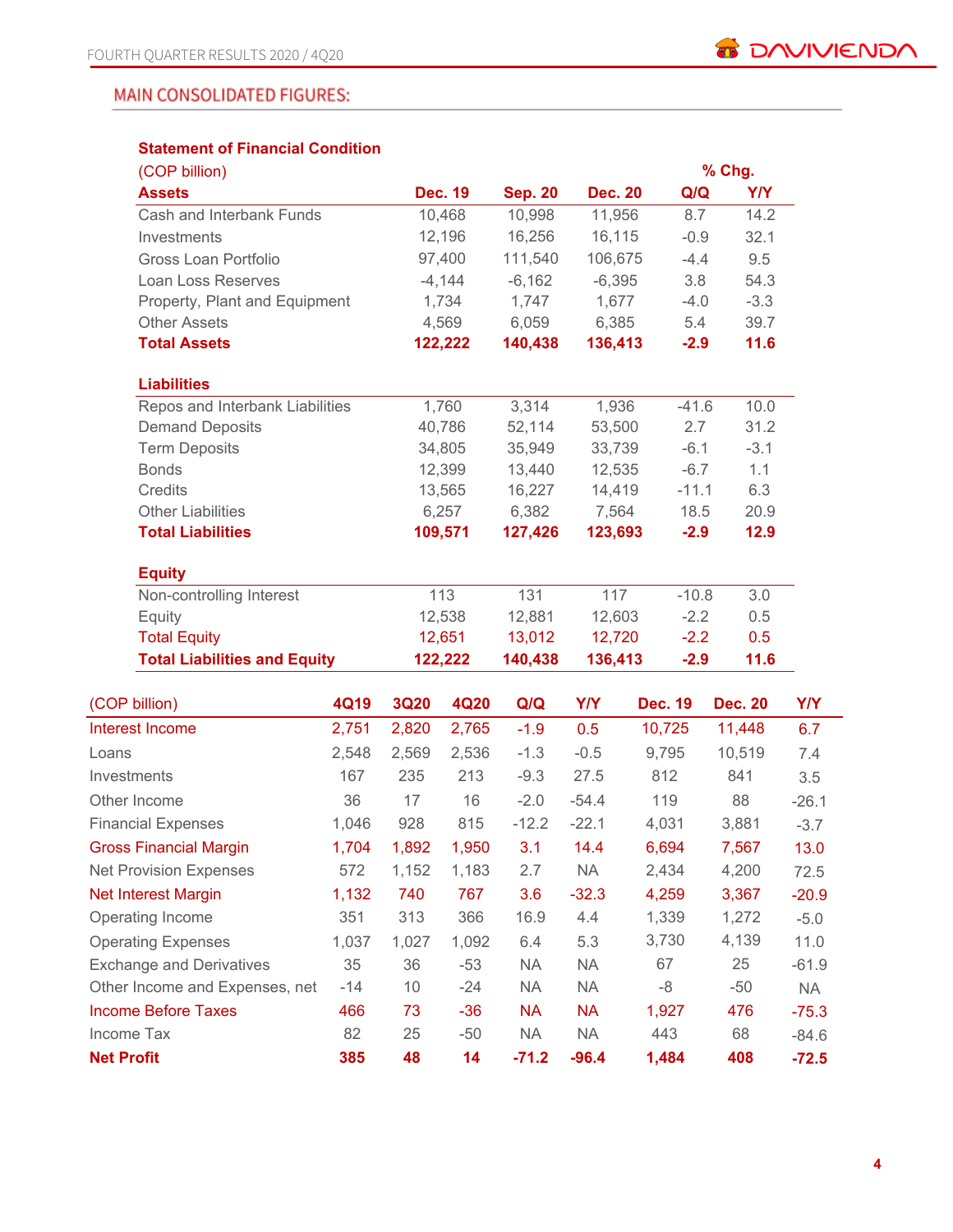# **MAIN RATIOS**

|                  |          |             |         |        | <b>Bps. Chg</b> |
|------------------|----------|-------------|---------|--------|-----------------|
| <b>12 Months</b> | 4Q19     | <b>3Q20</b> | 4Q20    | Q/Q    | Y/Y             |
| <b>NIM</b>       | 6.52%    | 6.26%       | 6.29%   | 3      | $-23$           |
| Cost of Risk     | 2.50%    | $3.22\%$    | 3.94%   | 72     | 144             |
| Cost-to-Income   | 46.2%    | 47.3%       | 47.1%   | $-25$  | 83              |
| <b>ROAE</b>      | 12.4%    | $6.1\%$     | $3.2\%$ | $-292$ | $-925$          |
| <b>ROAA</b>      | $1.27\%$ | 0.59%       | 0.30%   | $-29$  | $-97$           |
|                  |          |             |         |        |                 |

|                           |       |             |          |        | <b>Bps. Chg</b> |
|---------------------------|-------|-------------|----------|--------|-----------------|
| <b>Annualized Quarter</b> | 4Q19  | <b>3Q20</b> | 4Q20     | Q/Q    | Y/Y             |
| <b>NIM</b>                | 6.31% | 6.07%       | 6.31%    | 24     | 0               |
| Cost of Risk              | 2.35% | 4.13%       | $4.44\%$ | 31     | 209             |
| Cost-to-Income            | 50.0% | 45.6%       | 48.8%    | 319    | $-119$          |
| <b>ROAE</b>               | 12.3% | 1.5%        | $0.4\%$  | $-105$ | ΝA              |
| <b>ROAA</b>               | 1.26% | $0.14\%$    | $0.04\%$ | $-10$  | $-122$          |

### **COVID-19 RESPONSE**

Since the emergence of the COVID-19 crisis, we have implemented a sound risk management strategy and performed continuous monitoring, primarily focusing on three main areas: evolution of liquidity, capital levels, and credit risk, aiming to manage the potential impacts that the current crisis may have on the business.

In line with our comprehensive strategy to support our customers deployed in March 2020, we have implemented different measures to mitigate the impact caused by the economic downturn and contribute to our customers' well-being.

During the last quarter, we continued implementing the PAD (Programa de Acompañamiento a Deudores) program in Colombia. Under this scheme, we analyze our customers' situations individually, and we are able to offer them particular solutions to their credits. The term of the program was extended in Colombia until June 2021.

In Central America, our relief programs have been extended and will continue to be offered during the first semester of the year.

As we move forward, we will continue adjusting our credit policies in line with current economic conditions to promote economic recovery across various industries. We will continue assessing macroeconomic conditions on an ongoing basis to inform our business decisions.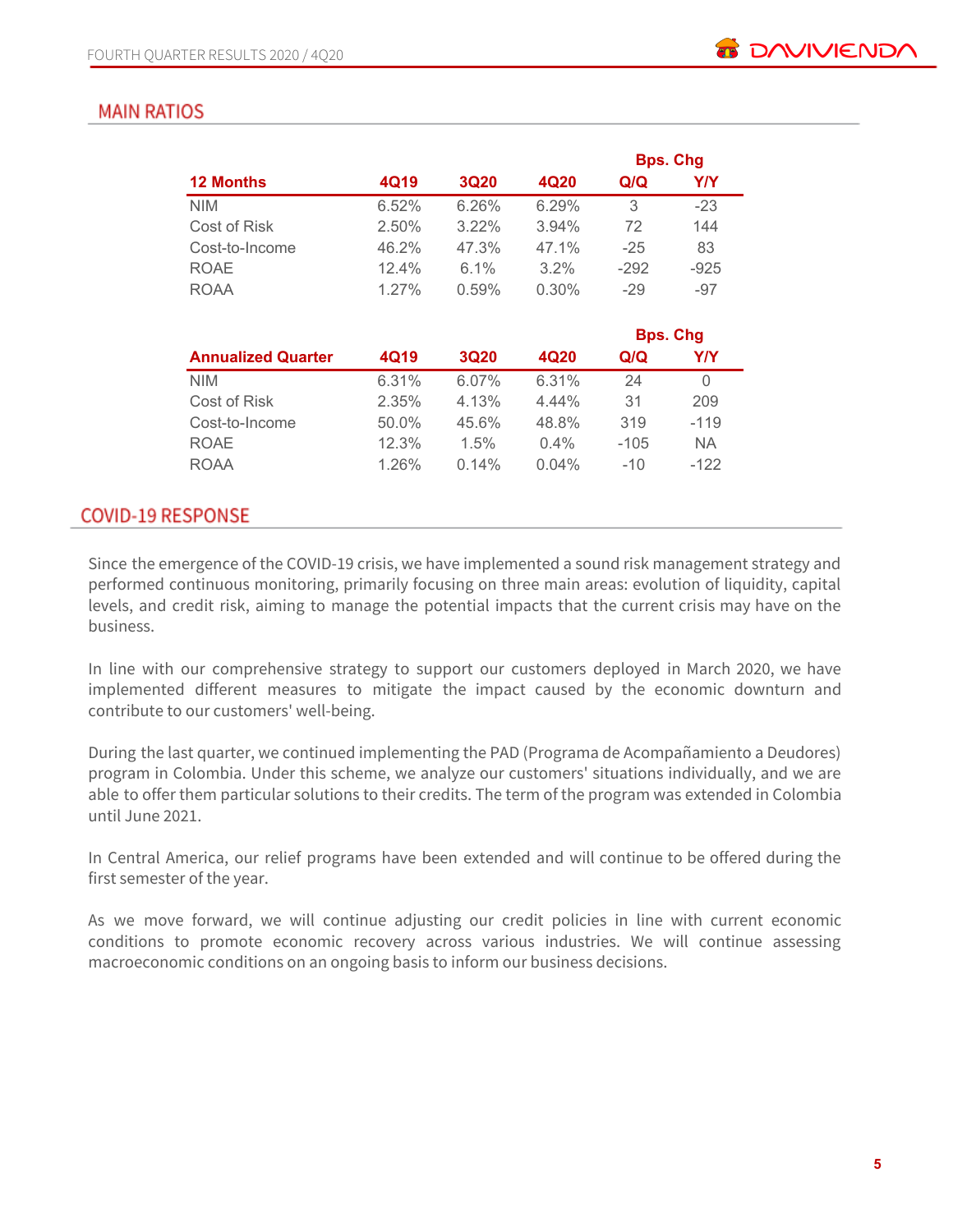### DIGITAL TRANSFORMATION

Our digital native bank, Daviplata, reached 11.6 million customers at the end of December, adding 5.5 million new customers over the year. In addition to the active participation in the distribution of subsidies granted by the National Government, we reinforce strategic partnerships with partners such as Rappi and established new ones like the one with Metro de Medellín, whereby we launched the Civica App, an all-in-one city app that integrates QR code payments for the transport system, store purchases, and money transfers from mobile devices, supported by a bank, and specifically in this case the Daviplata platform, becoming a world-class innovation.

Within the framework of our digital transformation process, we continued developing our digital offering with high-value-added products, providing a wide range of solutions through our digital channels including mobile car loans, mortgages, balance transfer, and payroll account, etc.

Regarding our customers' digitalization, in December, 84% of them at a consolidated level were considered digital. In Colombia, 87% were digital, while in other countries such as Costa Rica and Panama, the figures were 89% and 75%, respectively.

In Colombia, digital loans<sup>1</sup> outstanding balance increased 73.3% over the year, reaching \$3.4 trillion. Digital deposits<sup>2</sup> increased 100.8% year over year, closing with an outstanding amount of \$2.1 trillion.

Accumulated product sales through digital channels were 49% out of the total volume for the year, compared to 16% two years ago. In terms of monetary transactions, digital channels continue gaining ground over traditional channels, growing from 29% in 2018 to 52% in 2020. Consequently, and influenced by the Covid-19 pandemic, branches keep recording a downward trend falling by 0.9% during the year, reaching 675 bank branches by the end of 2020.

#### STATEMENT OF FINANCIAL CONDITION

#### Assets

|                               | <b>Consolidated</b><br>(COP Billion) |          |                         |          | Colombia<br>(COP Billion) |                |          | <b>International</b><br>(USD Million) |                |          |                |
|-------------------------------|--------------------------------------|----------|-------------------------|----------|---------------------------|----------------|----------|---------------------------------------|----------------|----------|----------------|
|                               |                                      |          |                         | $%$ Chg. |                           |                | $%$ Chg. |                                       |                | $%$ Chg. |                |
| <b>Assets</b>                 |                                      |          | Dec. 19 Sep. 20 Dec. 20 | Q/Q      | <b>Y/Y</b>                | <b>Dec. 20</b> | Q/Q      | Y/Y                                   | <b>Dec. 20</b> | Q/Q      | <b>Y/Y</b>     |
|                               |                                      |          |                         |          |                           |                |          |                                       |                |          | $-11.$         |
| Cash and Interbank Funds      | 10.468                               | 10.998   | 11.956                  | 8.7      | 14.2                      | 6,683          | 30.3     | 39.0                                  | 1,536          | 1.2      | $\overline{1}$ |
| Investments                   | 12.196                               | 16.256   | 16.115                  | $-0.9$   | 32.1                      | 11,918         | 2.2      | 26.2                                  | 1.560          | 4.8      | 25.3           |
| Gross Loans Portfolio         | 97.400                               | 111,540  | 106.675                 | $-4.4$   | 9.5                       | 85.972         | $-3.0$   | 10.5                                  | 6.031          | 1.6      | 1.0            |
| Loan Loss Reserves            | $-4.144$                             | $-6.162$ | $-6.395$                | 3.8      | 54.3                      | $-5.656$       | 5.2      | 55.4                                  | $-215$         | 5.9      | 40.1           |
| Property, Plant and Equipment | 1.734                                | 1.747    | 1.677                   | $-4.0$   | $-3.3$                    | 1.217          | $-1.5$   | $-4.3$                                | 134            | 1.4      | $-4.8$         |
| <b>Other Assets</b>           | 4.569                                | 6.059    | 6.385                   | 5.4      | 39.7                      | 5.109          | 8.5      | 50.4                                  | 233            | 3.0      | 9.8            |
| <b>Total Assets</b>           |                                      |          | 122.222 140.438 136.413 | $-2.9$   | 11.6                      | 105.244        | $-0.7$   | 13.0                                  | 9.278          | 2.0      | 1.5            |

 $1$  Digital Loans include: Mobile Credit, Mobile Balance Transfer, Mobile Credit Card, Mobile Payroll Loans, Advanced

Payroll, Mobile Payroll Balance Transfer, Nanocredit.

<sup>&</sup>lt;sup>2</sup> Digital Deposits include: Mobile Savings Account, Mobile Payroll Account, Term Deposits, and DaviPlata.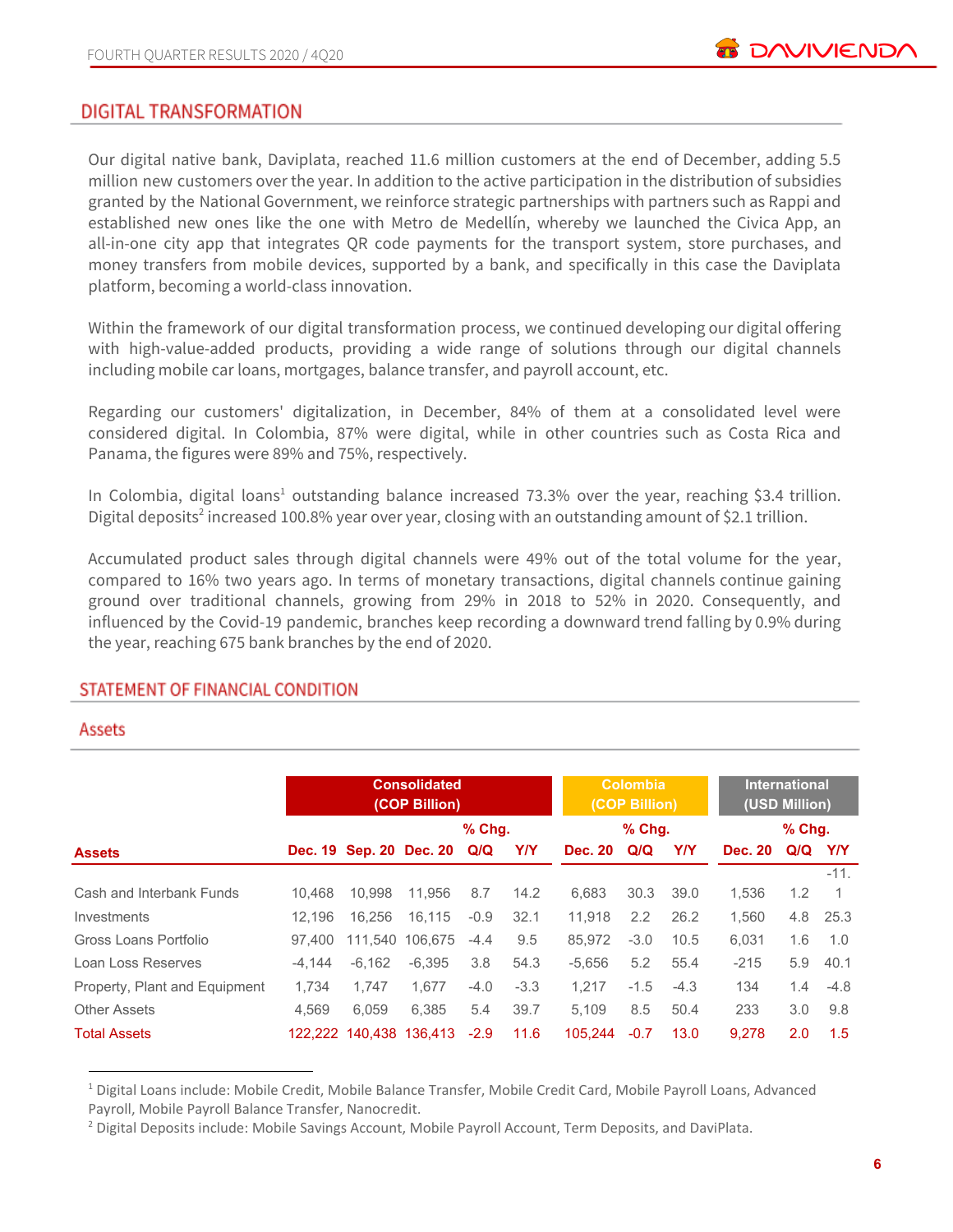# Q/Q Performance:

Assets totaled \$136.4 trillion, decreasing by 2.9% over the quarter. Excluding the impact of 11.2% COP appreciation during the quarter, assets remained relatively stable -0.1%.

Cash and interbank funds closed at \$12.0 trillion, increasing 8.7% over the quarter. This growth was mainly explained by the increase in interbank funds in Colombia and Central America, which offset lower available liquidity in international subsidiaries (El Salvador and Panama). The investment portfolio reached an outstanding balance of \$16.1 trillion, a -0.9% variation over the quarter.

Gross loans totaled \$106.7 trillion, decreasing by 4.4% relative to the previous quarter, mainly due to a 9.5% reduction in the commercial portfolio. Loan loss reserves closed at \$6.4 trillion, growing 3.8% over the quarter. Loan loss reserves to gross loans reached 6.0%, increasing by 50 bps over the quarter.

Finally, other assets grew driven by accounts receivable, along with acceptances and derivatives, which increased 12.4% and 13.4%, respectively.

### Y/Y Performance:

Total assets increased by 11.6% over the year. Excluding the impact of 4.7% COP depreciation during the year, consolidated assets grew by 10.0% .

Cash and interbank funds rose 14.2%, reflecting the increase of available cash and interbank funds abroad. The investment portfolio grew 32.1%, driven by a higher position in debt instruments related to mandatory investments called "Títulos de Solidaridad" in Colombia, which originated from reducing the legal reserve requirement in the second quarter of 2020. The trading portfolio and mandatory investments in El Salvador also leveraged this result.

Gross loans grew 9.5% year-on-year, led by the commercial portfolio, mainly by disbursements in the corporate and SMEs segment during 2020. At a consolidated level, loan loss reserves increased 54.3% due to the current situation in Colombia's operation and in the international subsidiaries.

Finally, other assets increased due to acceptances and derivatives, explained by a higher volume of financial instruments in Colombia and changes in rates, while maintaining its balance with its counterpart in liabilities.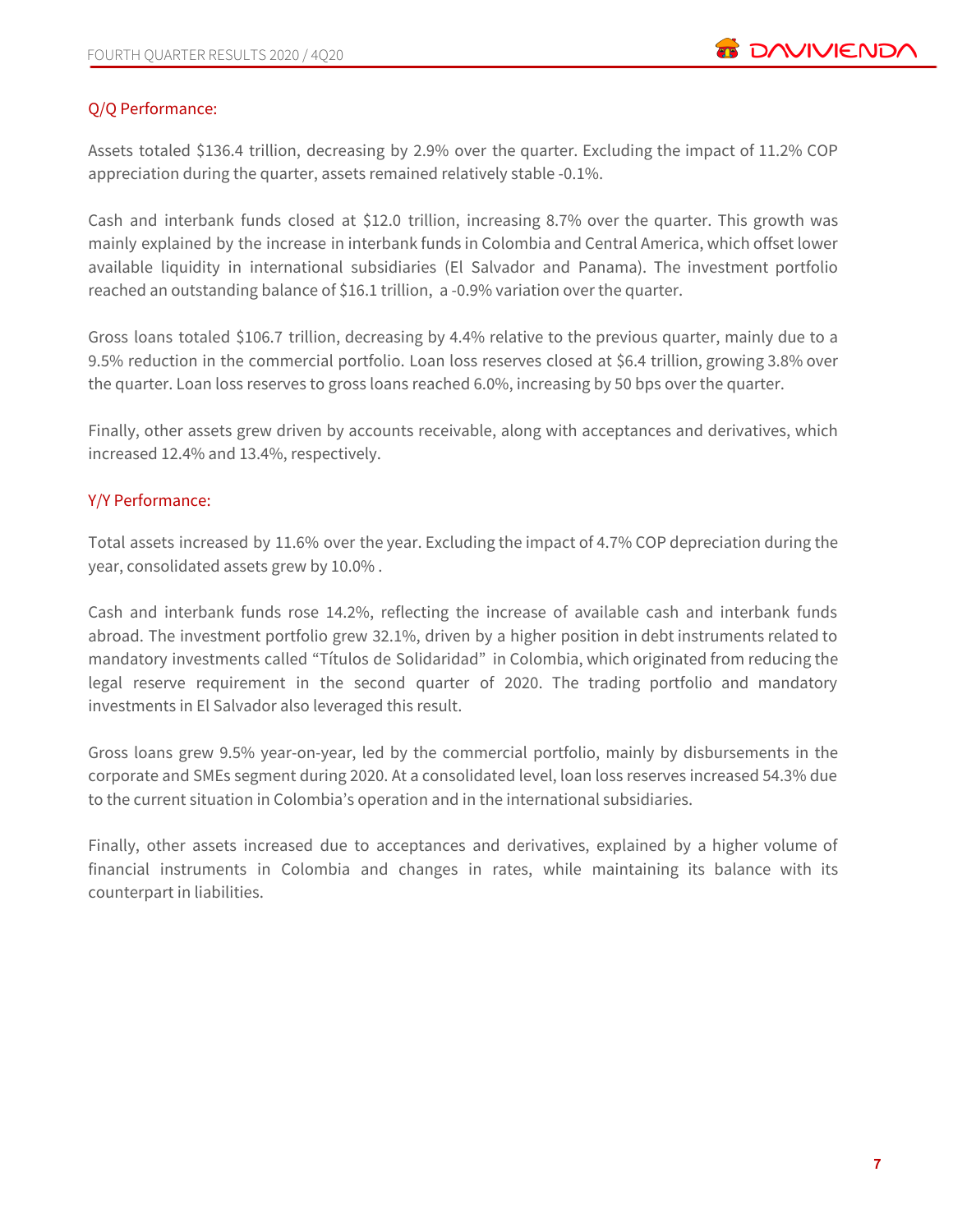# **Gross Loans**

|                    | <b>Consolidated</b><br>(COP Billion) |                          |                 |            |      | <b>Colombia</b><br>(COP Billion) |        |          | <b>International</b><br>(USD Million) |     |          |
|--------------------|--------------------------------------|--------------------------|-----------------|------------|------|----------------------------------|--------|----------|---------------------------------------|-----|----------|
|                    |                                      |                          |                 | $%$ Chg.   |      |                                  |        | $%$ Chg. |                                       |     | $%$ Chg. |
| <b>Gross Loans</b> | <b>Dec. 19</b>                       | <b>Sep. 20</b>           | Dec. 20 Q/Q Y/Y |            |      | <b>Dec. 20</b>                   | Q/Q    | Y/Y      | <b>Dec. 20</b>                        | Q/Q | YN       |
| Commercial         | 45.367                               | 54,952                   | 49,740          | $-9.5$ 9.6 |      | 39,075                           | $-9.3$ | 12.3     | 3.107                                 | 1.0 | $-3.8$   |
| Consumer           | 28.791                               | 30,953                   | 31,033          | 0.3        | 7.8  | 25.624                           | 2.4    | 6.7      | 1.576                                 | 2.9 | 8.3      |
| Mortgage           | 23.241                               | 25,636                   | 25,902          | 1.0        | 11.4 | 21.274                           | 3.8    | 11.8     | 1.348                                 | 1.4 | 4.9      |
| Total              | 97.400                               | 111.540 106.675 -4.4 9.5 |                 |            |      | 85.972                           | $-3.0$ | 10.5     | 6,031                                 | 1.6 | 1.0      |

# Q/Q Performance:

Gross loans reached \$106.7 trillion at the end of 2020, decreasing by 4.4% from the previous quarter. Excluding the impact of 11.2% COP appreciation during the quarter, gross loans decreased by 2.3%.

The consolidated commercial portfolio decreased by 9.5%, mainly due to the following reasons (i) lower portfolio dynamics, (ii) customers' prepayments in Colombia, and (iii) portfolio write-offs during the quarter.

The consumer portfolio remained stable with a quarterly variation of 0.3%. The Colombian operation grew by 2.4% relative to the previous period, due to higher outstanding amount in unsecured personal loans and car loans, driven by demand through digital platforms. Other products, such as revolving credit, payroll loans, and credit cards decreased compared to the previous quarter. The Central American portfolio in US dollars grew by 2.9%, mainly due to payroll loans and credit card dynamics in Honduras, and unsecured personal loans in El Salvador.

The consolidated mortgage portfolio increased 1.0%, reflecting a 3.8% growth in the Colombian operation, although offset by the exchange rate effect. This growth was driven by residential leasing, which rose 3.6% in Colombia. Residential housing and social housing portfolios also increased 6.0% and 2.9%, respectively, in the Colombian operation. The Central American portfolio in US dollars grew by 1.4%.

In Central America, gross loans totaled US\$6.0 billion, increasing 1.6% over the quarter, mainly due to a higher outstanding balance in the consumer portfolio, followed by the commercial and the mortgage portfolio.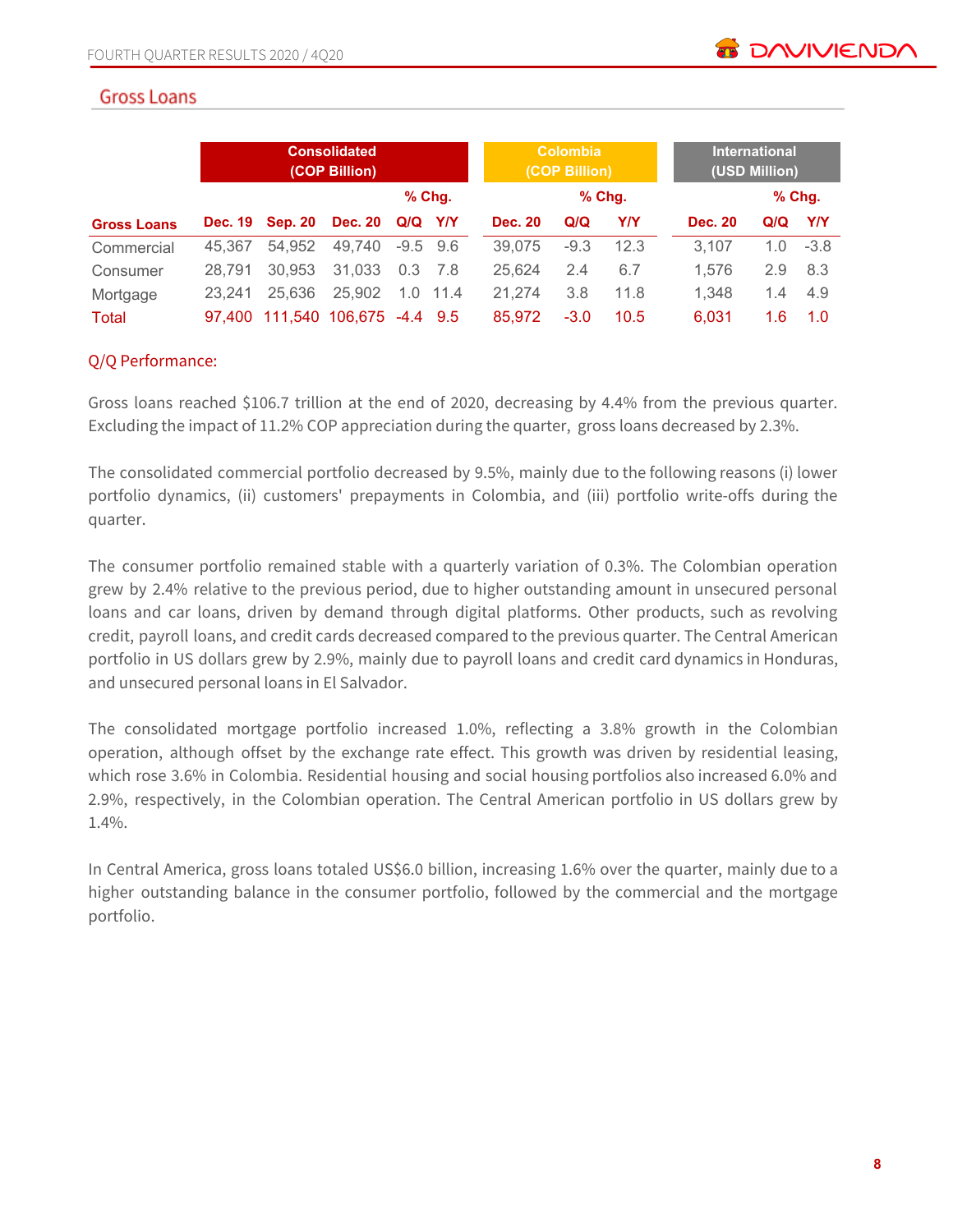### Y/Y Performance:

Consolidated gross loans grew 9.5% year over year due to the increase in Colombia's commercial portfolio, as well as in the mortgage portfolio in both Colombia and Central America. Excluding the impact of 4.7% COP depreciation during the year, gross loans increased 8.2%.

The commercial portfolio increased by 9.6%, mainly due to loans disbursed to corporate customers in 1Q20 across energy, communications, and mass consumption industries. Also, the Bank's participation in the Government's loan guarantee scheme to finance small and medium-sized enterprises, contributed to the annual growth.

The consumer portfolio increased by 7.8% due to unsecured personal loans' dynamism in Colombia, the deepening of low-risk customers through our digital initiatives, and loans granted to self-employed customers backed by the National Guarantee Fund, in which we reached a 65% market share in disbursements, as we were able to adjust in record-time our Mobile Loan.

The mortgage portfolio increased by 11.4% due to residential leasing, especially in Colombia, where it grew 12.1%, in line with the sector's dynamics during 2020. Similarly, social housing and residential housing in Colombia increased by 18.9% and 7.5%, respectively.

In international subsidiaries, gross loans in USD grew 1.0%, reflecting the growth recorded in the consumer and mortgage portfolios which stood at 8.3% and 4.9%, respectively. The retail banking offset the -3.8% annual contraction in the commercial portfolio, primarily explained by Panama, due to Colombian and Costarican customers exchanging their loans from USD to COP and CRC, given the currencies' depreciation.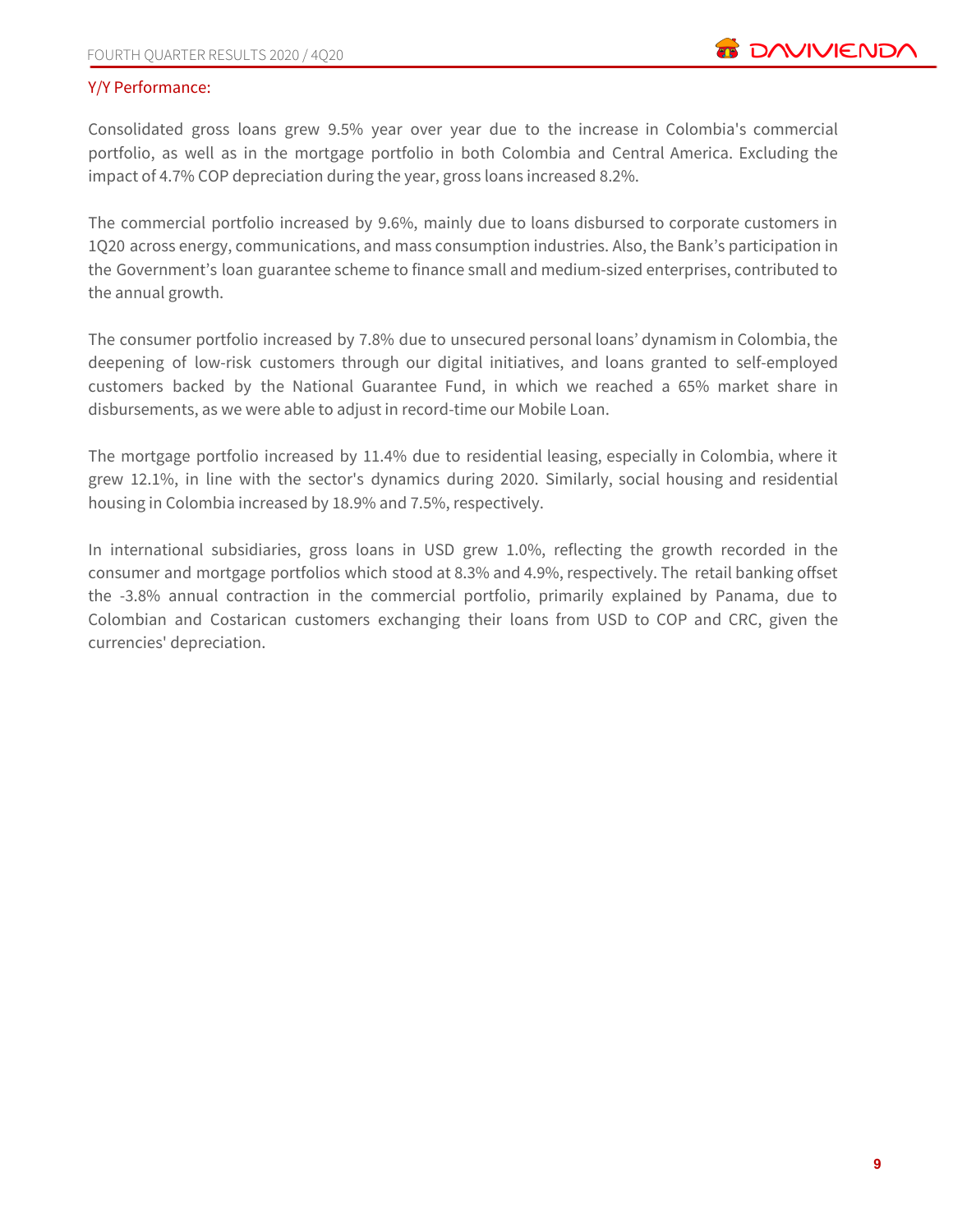# **Asset Quality and Coverage**

|                    |       | <b>Consolidated</b> |        |       | <b>Colombia</b> |        |       | <b>International</b> |          |  |
|--------------------|-------|---------------------|--------|-------|-----------------|--------|-------|----------------------|----------|--|
| <b>30 Days PDL</b> | 4Q19  | <b>3Q20</b>         | 4Q20   | 4Q19  | <b>3Q20</b>     | 4Q20   | 4Q19  | <b>3Q20</b>          | 4Q20     |  |
| Commercial         | 5.02% | 4.88%               | 4.31%  | 6.05% | 5.85%           | 5.12%  | 1.65% | 1.39%                | 1.33%    |  |
| Consumer           | 5.14% | 5.12%               | 10.53% | 5.04% | 4.60%           | 11.53% | 5.64% | 7.34%                | 5.79%    |  |
| Mortgage           | 9.04% | 4.70%               | 9.74%  | 9.55% | $3.97\%$        | 10.42% | 6.76% | 7.58%                | 6.57%    |  |
| Total $(30)^3$     | 6.02% | 4.91%               | 7.44%  | 6.59% | 5.06%           | 8.34%  | 3.72% | 4.31%                | $3.67\%$ |  |

|                 |       | <b>Consolidated</b> |       |       | <b>Colombia</b> |       |       | <b>International</b> |       |  |
|-----------------|-------|---------------------|-------|-------|-----------------|-------|-------|----------------------|-------|--|
| 90 Days PDL     | 4Q19  | <b>3Q20</b>         | 4Q20  | 4Q19  | <b>3Q20</b>     | 4Q20  | 4Q19  | <b>3Q20</b>          | 4Q20  |  |
| Commercial      | 4.04% | 3.65%               | 3.26% | 5.03% | 4.38%           | 3.88% | 0.79% | 0.98%                | 0.98% |  |
| Consumer        | 2.04% | 0.75%               | 6.04% | 1.86% | 0.36%           | 6.57% | 2.90% | 2.43%                | 3.54% |  |
| Mortgage        | 4.07% | 3.47%               | 4.53% | 4.23% | 3.45%           | 4.72% | 3.36% | 3.57%                | 3.64% |  |
| Total $(90)^4$  | 3.46% | 2.80%               | 4.38% | 3.86% | 3.03%           | 4.89% | 1.86% | 1.93%                | 2.24% |  |
| Mortgage (120)  | 3.20% | 3.21%               | 2.77% | 3.25% | 3.25%           | 2.66% | 2.97% | 3.05%                | 3.31% |  |
| Total $(120)^5$ | 3.25% | 2.74%               | 3.95% | 3.62% | 2.98%           | 4.38% | 1.77% | 1.82%                | 2.17% |  |

| <b>Portfolio</b> | Stage 1 | Stage 2 | Stage 3 | <b>Total</b> |
|------------------|---------|---------|---------|--------------|
| Commercial       | 40,106  | 6,722   | 2,912   | 49.740       |
| Consumer         | 26,430  | 2.840   | 1.762   | 31,033       |
| Mortgage         | 23,157  | 2.107   | 638     | 25,902       |
| Total            | 89,693  | 11,669  | 5,312   | 106,675      |

### Q/Q Performance:

As of December 2020, the 30 days PDL ratio for the total portfolio closed at 7.44%, while the 90 days PDL reached 4.38%, increasing over the quarter, mainly impacted by the consumer and mortgage portfolios.

Commercial PDLs decreased over the quarter, reflecting better behavior related to growth in good risk profiles, negotiations carried out within the PAD framework and some write-offs made during the fourth quarter.

Consumer PDLs showed a deterioration, explained by loan growth deceleration and the portfolio's reaction to the pandemic once deferrals ended, mainly in credit cards, payrolls and unsecured personal loans.

 $3$  Total (30): Portfolio > 30 days / Gross loan portfolio.

<sup>4</sup> Total (90): Portfolio > 90 days / Gross loan portfolio.

<sup>5</sup> Total (120) includes: (Mortgage>120 days + Commercial> 90 days + Consumer> 90 days) / Gross loan portfolio.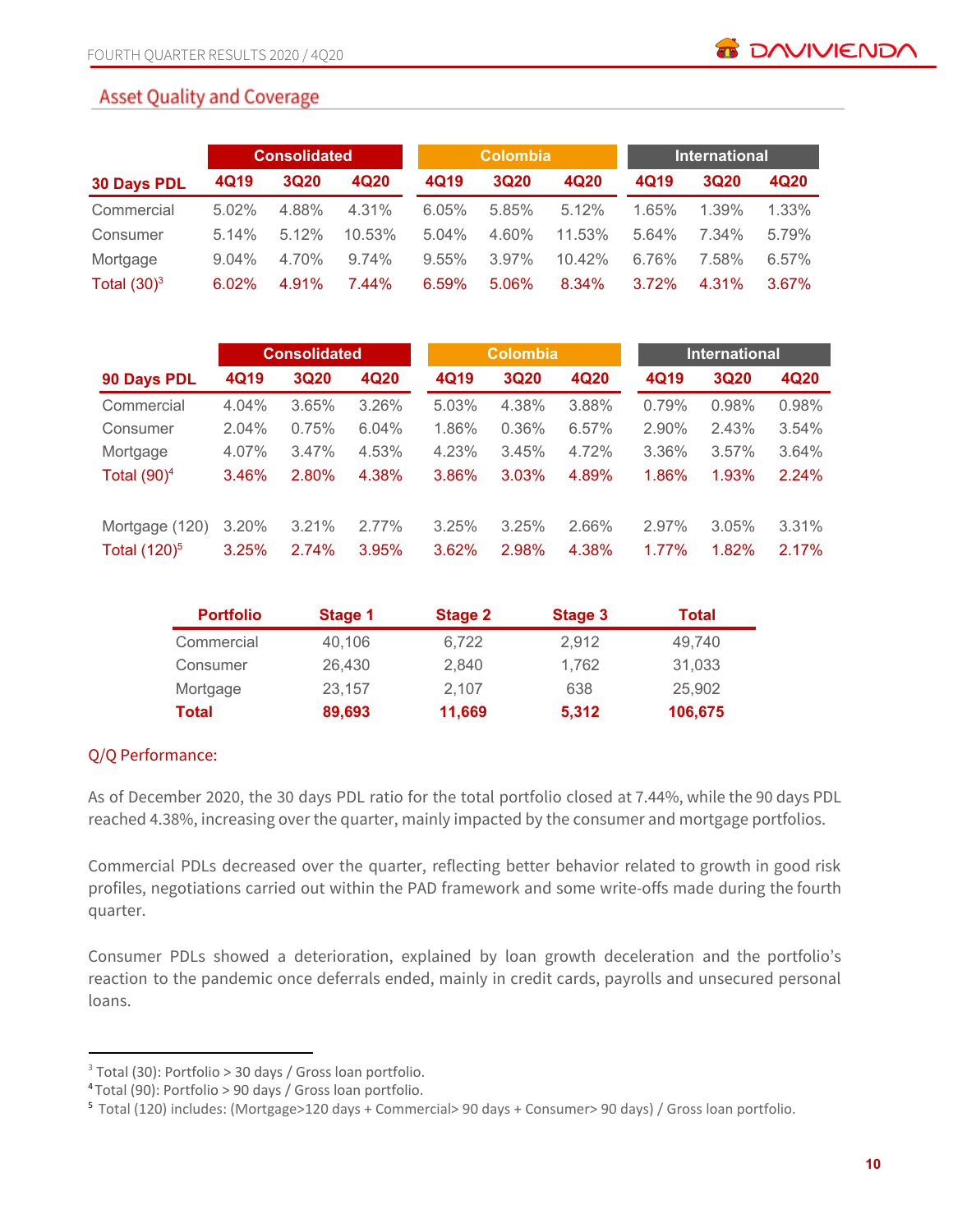30 and 90-days Mortgage PDLs increased over the quarter in Colombia, as the first wave of reliefs mostly started to expire by October 2020. However, the 120 days PDL, which better reflects mortgages risk profile, is not showing yet delinquencies.

In Central America, 30 days PDL ratios decreased over the quarter due to better payment behavior observed in the different segments, as well as to payment alternatives still being offered.

In 4Q20, write-offs totaled \$957 billion, increasing \$784 billion over the quarter, mainly due to commercial and consumer segments.

| <b>Write-offs</b> | <b>Quarterly Figures</b> | % Chq.      |      |       |         |
|-------------------|--------------------------|-------------|------|-------|---------|
| (COP billion)     | 4Q19                     | <b>3Q20</b> | 4020 | Q/Q   | Y/Y     |
| Total write-offs  | 1.072                    | 173         | 957  | 453.6 | $-10.8$ |

### Y/Y Performance:

30 and 90 days PDL ratios increased over the year, mainly impacted by the pandemic effects and the end of relief programs.

Commercial PDLs decreased over the year reflecting the growth in good risk profiles, negotiations carried out within the PAD framework and some write-offs made during the year, as explained before.

The consumer PDLs deterioration is mainly explained by loan growth deceleration since March 2020, lower write-offs during the year, and the effect of the pandemic.

Mortgage PDLs increased over the year and returned to pre-pandemic levels, mainly due to the end of reliefs offered.

Write-offs in 2020 were 9.7% lower than those made in 2019, as its dynamics during 2020 were impacted by the implementation of relief programs in Colombia and Central America.

| <b>Write-offs</b> |                | <b>Accumulated Figures</b> |       |  |  |  |  |
|-------------------|----------------|----------------------------|-------|--|--|--|--|
| (COP billion)     | <b>Dec. 19</b> | <b>Dec. 20</b>             | Y/Y   |  |  |  |  |
| Write-offs        | 2.472          | 2.233                      | $-97$ |  |  |  |  |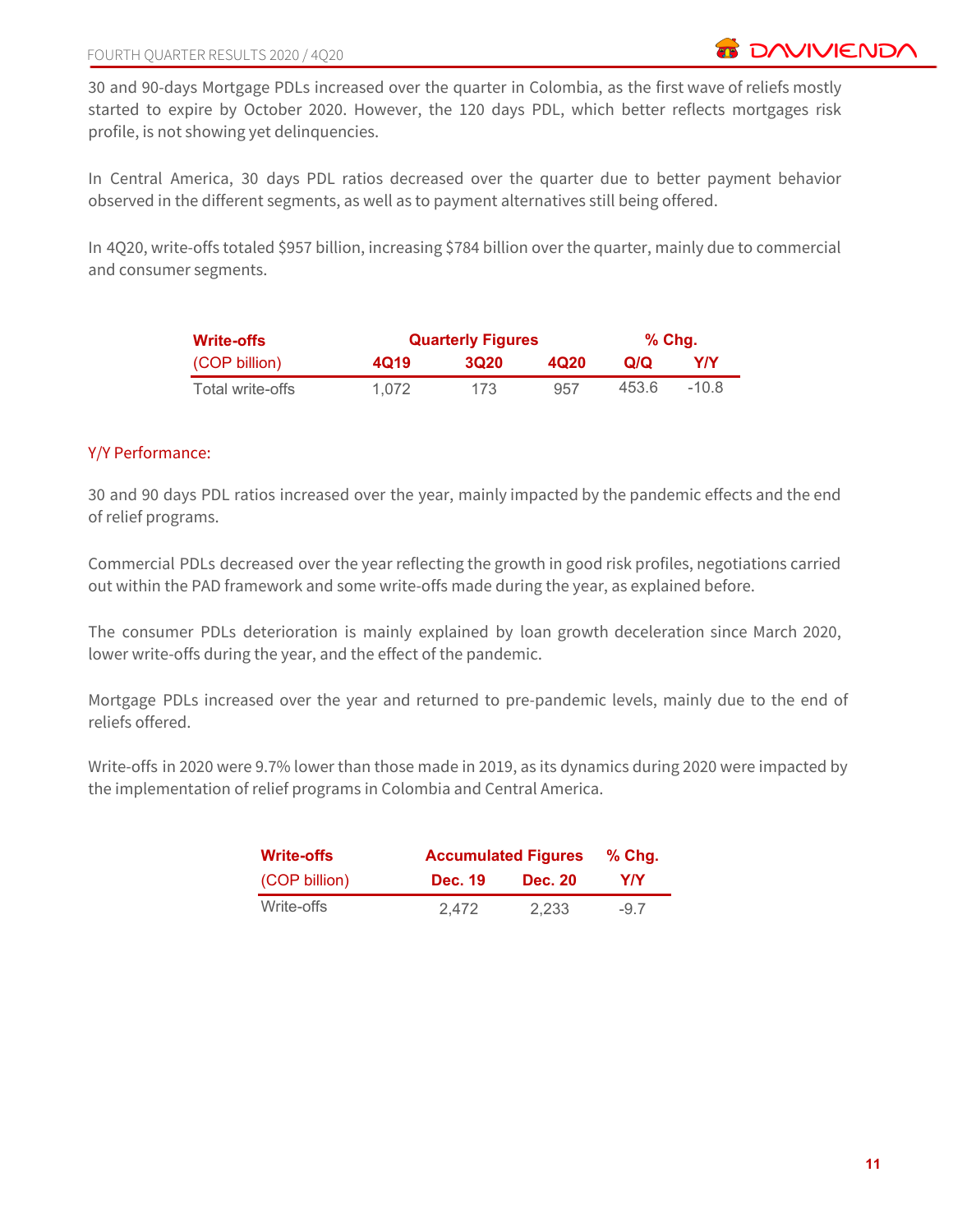#### Coverage

|              |        | Coverage <sup>6</sup> |        |        | <b>Total Reserves Coverage<sup>7</sup></b> |        |
|--------------|--------|-----------------------|--------|--------|--------------------------------------------|--------|
| Coverage     | 4Q19   | 3Q20                  | 4Q20   | 4Q19   | <b>3Q20</b>                                | 4Q20   |
| Commercial   | 117.0% | 156.5%                | 169.9% | 140.6% | 164.4%                                     | 182.0% |
| Consumer     | 280.6% | 1050.7%               | 168.3% | 319.7% | 1252.5%                                    | 190.5% |
| Mortgage     | 37.3%  | 64.3%                 | 41.5%  | 67.8%  | $91.0\%$                                   | 73.0%  |
| <b>Total</b> | 123.1% | 197.0%                | 137.0% | 151.4% | 224.7%                                     | 158.0% |

#### Q/Q Performance:

The Coverage ratio closed 4Q20 at 137.0%, decreasing by 60.1 bps quarter over quarter. The Total Reserves Coverage ratio stood at 158.0%, 66,7 bps lower relative to 3Q20. Coverage ratios reduction resulted from higher past-due loans as a result of the pandemic, as explained above.

#### Y/Y Performance:

Coverage and Total Reserves Coverage ratios increased by 13.9 and 6.7 pps, respectively, due to increased asset allowances and equity reserves throughout the year.

|                        |                |                | <b>Consolidated</b><br>(COP Billion) |            |             |                | <b>Colombia</b><br>(COP Billion) |            |                | <b>International</b><br>(USD Million) |            |
|------------------------|----------------|----------------|--------------------------------------|------------|-------------|----------------|----------------------------------|------------|----------------|---------------------------------------|------------|
|                        |                |                |                                      |            | $%$ Chq.    |                | % Chg.                           |            |                |                                       | $%$ Chg.   |
| <b>Funding Sources</b> | <b>Dec. 19</b> | <b>Sep. 20</b> | <b>Dec. 20</b>                       | Q/Q        | <b>Y/Y</b>  | <b>Dec. 20</b> | Q/Q                              | <b>Y/Y</b> | <b>Dec. 20</b> | Q/Q                                   | <b>Y/Y</b> |
| Demand deposits        | 40,786         | 52,114         | 53,500                               |            | $2.7$ 31.2  | 42,020         | 4.8                              | 33.8       | 3,344          | 7.6                                   | 16.8       |
| Term deposits          | 34,805         | 35,949         | 33,739                               |            | $-6.1 -3.1$ | 24,350         | $-4.7$                           | $-0.7$     | 2,735          | 1.6                                   | $-12.7$    |
| <b>Bonds</b>           | 12,399         | 13,440         | 12,535                               | $-6.7$ 1.1 |             | 11,089         | $-4.3$                           | 1.8        | 421            | $-12.0$                               | $-8.1$     |
| Credits                | 13,565         |                | 16,227 14,419 $^{-11}$ 6.3           |            |             | 9,892          | $-10.3$ 4.4                      |            | 1,319          | $-1.9$                                | 5.8        |
| <b>Total</b>           |                |                | 101.555 117.730 114.193 -3.0 12.4    |            |             | 87,351         | $-1.0$                           | 14.5       | 7.820          | 2.5                                   | 1.5        |

# **Funding Sources**

### Q/Q Performance:

In December 2020, funding sources closed at \$114.2 trillion, decreasing 3.0% relative to the previous quarter, mainly due to a lower outstanding amount of credits with entities -11.1% and of term deposits -6.1%, which offset the 2.7% increase in demand deposits. Funding sources decreased by 0.3%, excluding the impact of 11.2% COP appreciation during the quarter.

Consolidated demand deposits reached \$53.5 trillion, growing 2.7% over the quarter, driven by higher low-cost deposits from companies in Colombia and international subsidiaries. Term deposits amounted to \$33.7 trillion by year-end, decreasing 6.1%, reflecting a 4.7% reduction in the domestic operation due to specific corporate customers.

**B** DAVIVIEND

<sup>6</sup> Coverage: Asset Allowances / Portfolio> 90 days.

<sup>7</sup> Total Reserves Coverage: (Assets Allowances + Equity Reserves) / Portfolio> 90 days.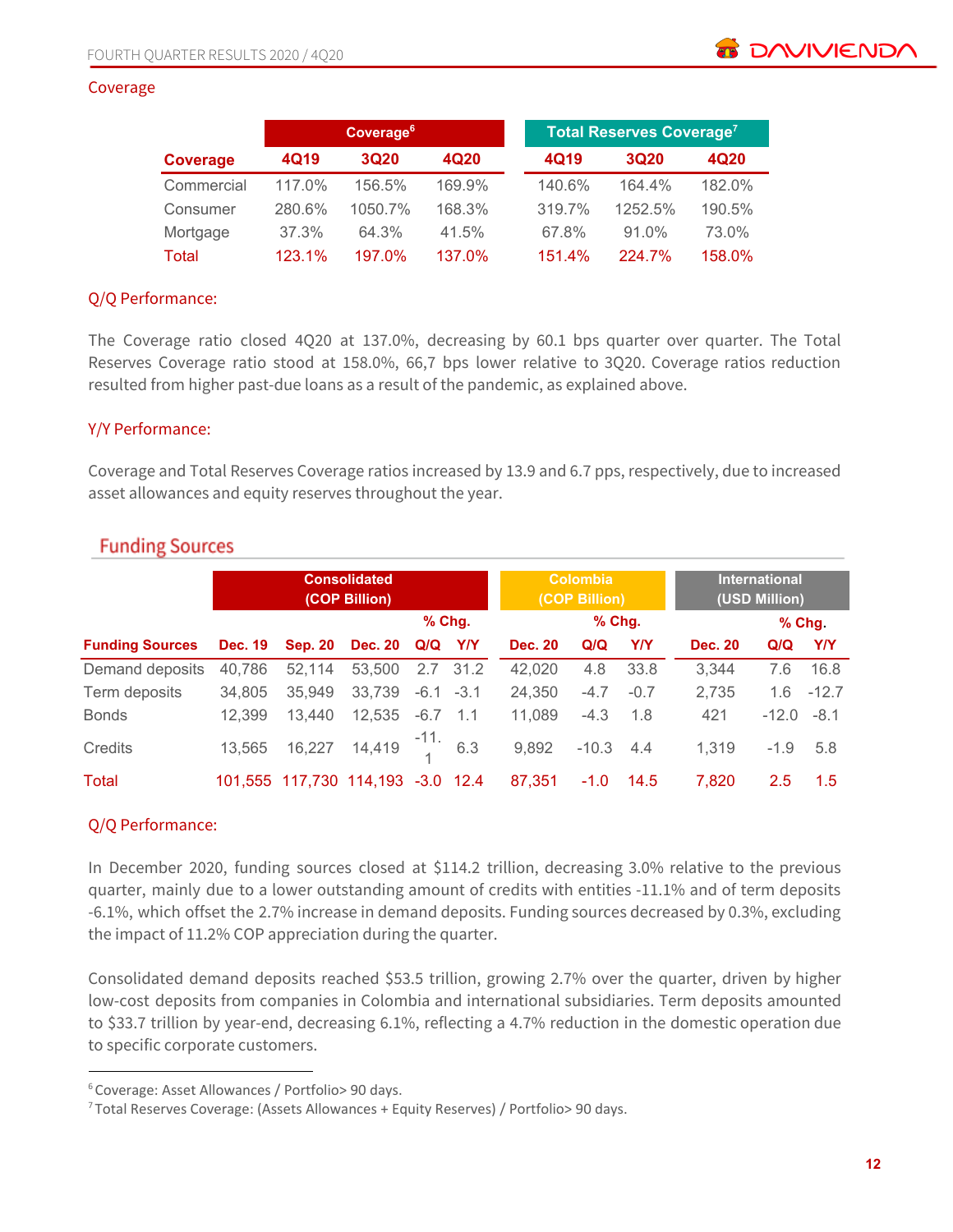Bonds closed the quarter with an outstanding balance of \$12.5 trillion, decreasing 6.7% over the quarter, due to maturities in Colombia and in Central America (mainly in El Salvador and Costa Rica) totaling \$233 billion and USD\$61 million, respectively. Also, FX revaluation during the quarter contributes to this behavior.

Credits with entities reached \$14.4 trillion, reducing 11.1% in comparison to the previous quarter. In the Colombian operation, it decreased by 10.3% mainly due to a lower balance of financial obligations and an exchange rate effect on loans denominated in USD. In international subsidiaries, credits with entities decreased 1.9%, to a large extent driven by Panama.

The loans to funding ratio stood at 93.4%, decreasing 1.3 pps compared to 3Q20, due to the lower gross loans portfolio despite the reduction in funding sources.

# Y/Y Performance:

Funding sources grew 12.4%, mainly as a result of higher demand deposits during the year. Excluding the impact of 4.7% COP depreciation during the year, funding sources increased 10.8%.

Traditional deposits increased mainly because of demand deposits, which increased by 33.8% in Colombia and 16.8% in Central America. Term deposits decreased 0.7% and 12.7%, respectively, as more adequate funding alternatives have been sought in a low interest rate environment.

Bonds grew 1.1% due to a 1.8% increase in Colombia. In Central America bonds decreased by 8.1%, since maturities in El Salvador and Costa Rica offset new issuances.

Consolidated credits with entities increased by 6.3% over the year. In Colombia, credits with entities rose 4.4% due to higher financial obligations, totaling USD \$540 million accumulated throughout the year. In Central America, credits with foreign banks increased by 5.8%, mainly in Costa Rica, as part of an effort to strengthen short-term funding.

Due to the higher growth of funding sources over the year compared to gross loans, the loans to funding ratio decreased 2.5 pps during the year.

# **Equity and Regulatory Capital**

| <b>Total Regulatory Capital and</b><br><b>Risk Weighted Assets</b> |         |             | <b>Consolidated</b> |           |            |
|--------------------------------------------------------------------|---------|-------------|---------------------|-----------|------------|
| (COP Billion)                                                      | 4Q19    | <b>3Q20</b> | 4Q20                | Q/Q       | <b>Y/Y</b> |
| Equity                                                             | 12,651  | 13,012      | 12,720              | $-2.2$    | 0.5        |
| <b>Common Equity Tier I Capital</b>                                | 8,734   | 9,817       | 9,557               | $-2.7$    | 9.4        |
| <b>Tier II Capital</b>                                             | 3,956   | 4,107       | 4.677               | 13.9      | 18.2       |
| <b>Total Regulatory Capital</b>                                    | 12,691  | 13,925      | 14.234              | 2.2       | 12.2       |
| <b>Risk Weighted Assets</b>                                        | 103,972 | 119,009     | 112,072             | $-5.8$    | 7.8        |
| <b>Capital Adequacy Ratio</b>                                      | 11.61%  | 11.25%      | 12.31%              | $105$ bps | 70 pbs     |
| Tier I                                                             | 7.99%   | 7.93%       | 8.26%               | 33 bps    | 27 pbs     |
| Tier II                                                            | 3.62%   | 3.32%       | 4.04%               | 72 bps    | 42 pbs     |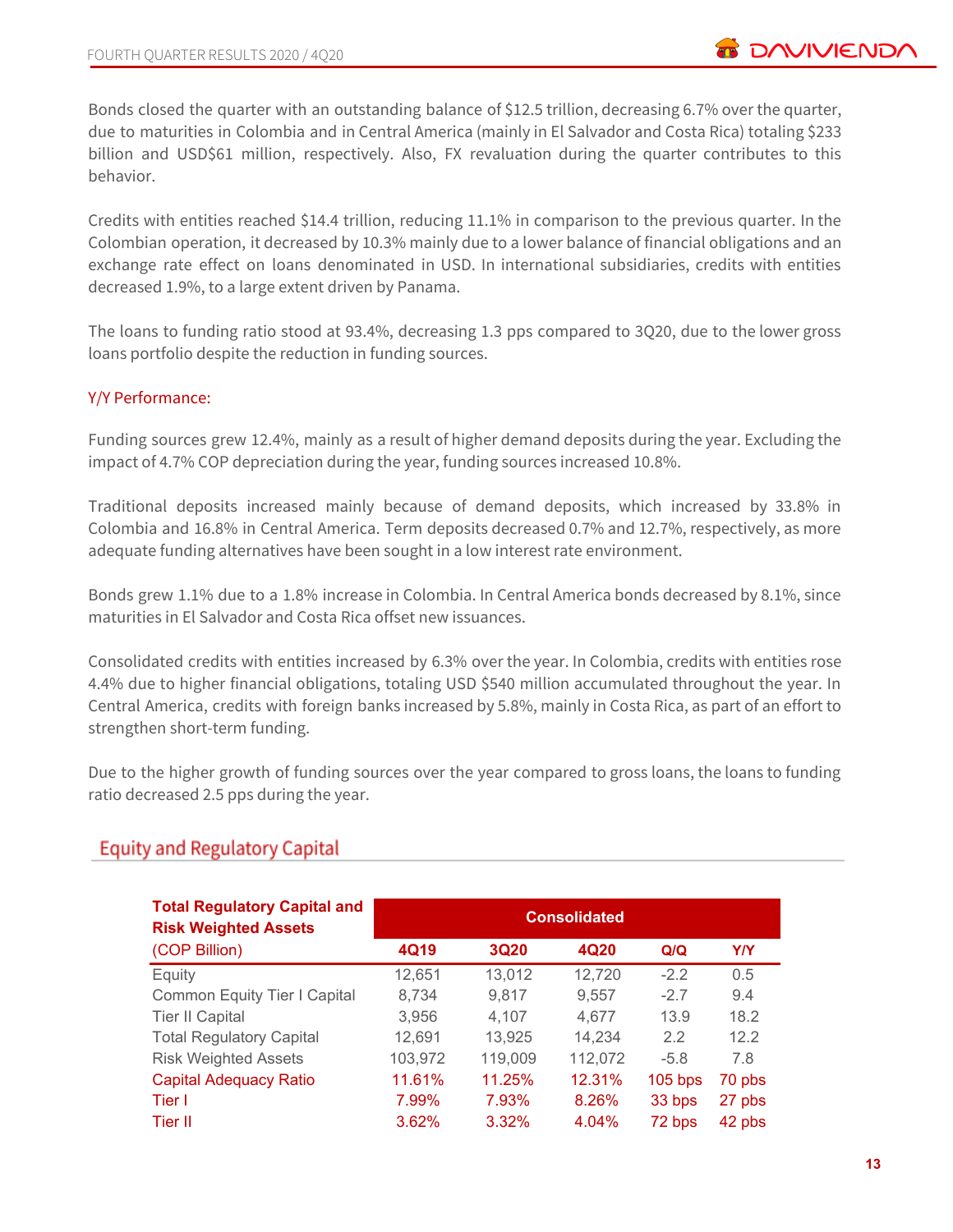### Q/Q Performance:

Consolidated equity closed 2020 at \$12.7 trillion, decreasing by 2.2% over the previous quarter due to a decrease in the other comprehensive income account and lower reserves (given FX exchange behavior) .

The total capital adequacy ratio closed at 12.31%, 106 bps above the 3Q20 figure, mainly due to the acquisition of subordinated loans for USD \$270 million with Multilateral Organizations and Development Agencies, strengthening Tier II equity.

The tier I ratio increased 33 bps up to 8.26% due to a decrease in risk-weighted assets given lower loan growth, increased provisions, and regulatory methodology changes to the estimation of value at risk (VaR) that reflect a better market risk assessment.

Considering that the minimum requirement under the current Colombian regulation is 9%, the total capital adequacy ratio stood 331 bps above this threshold.

As of December 2020, the density<sup>8</sup> of risk-weighted assets stood at 82.2%, decreasing 2.6 pps relative to 3Q20 figure of 84.7%.

#### Y/Y Performance:

Consolidated equity grew 0.5% due to higher reserves related to the capitalization approved by the General Meeting of Shareholders during the first quarter of 2020, which offset lower earnings for the year.

The total capital adequacy ratio increased by 69 bps explained by the 12.2% growth of total regulatory capital throughout the year. This growth is explained by the acquisition of USD \$440 million in Tier II instruments. On the other hand, Tier I ratio increased by 27 bps relative to 4Q19 due to higher common equity Tier I capital and a lower value for market risk.

The density of risk-weighted assets dropped 2.9 pps relative to 4Q19 of 85.1%.

<sup>8</sup> Risk-Weighted Assets' Density: RWAs by Credit Risk / Total Assets.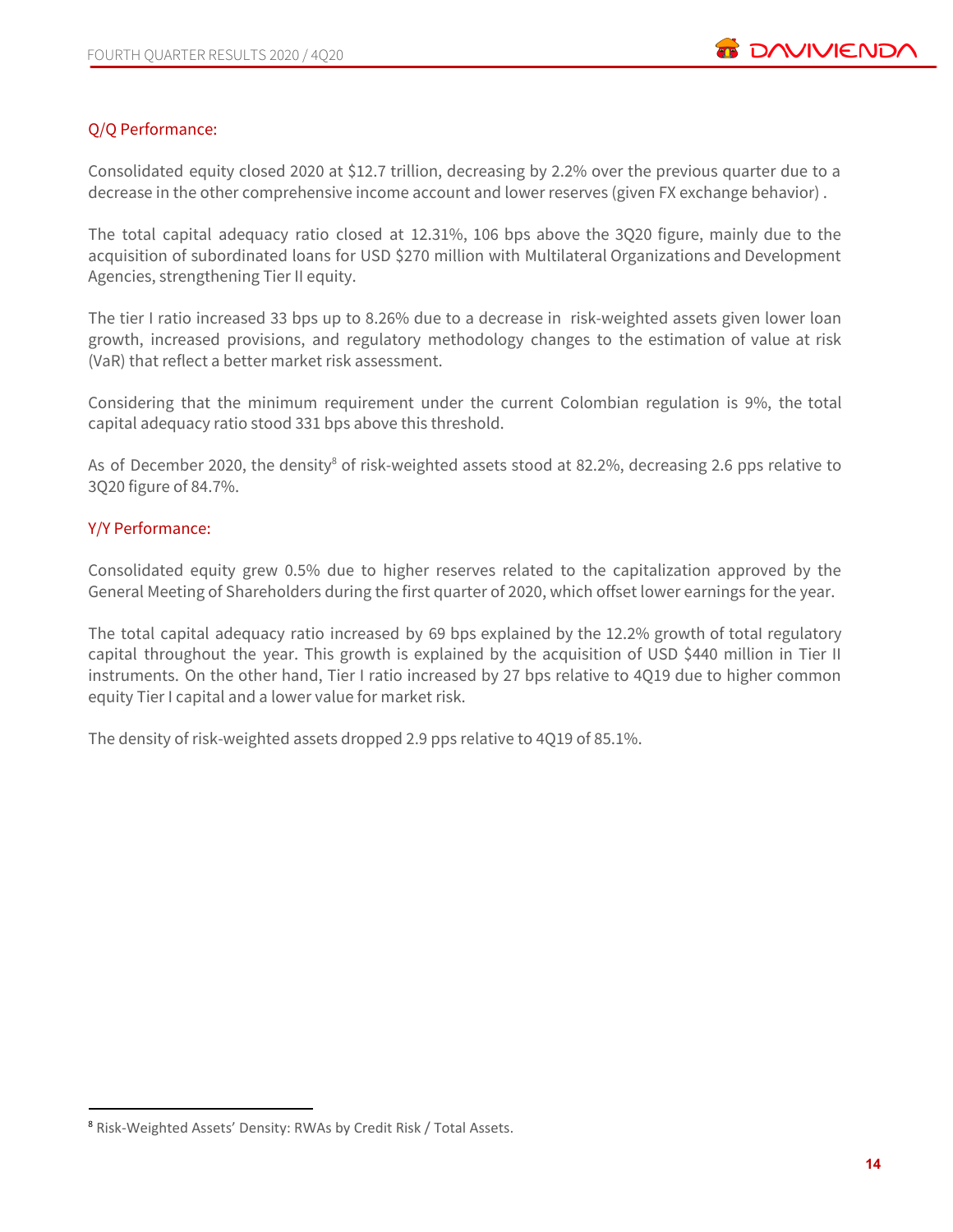| <b>Income Statement</b>           |       | <b>Quarterly Figures</b> |             |           | % Chg.     | <b>Accumulated</b><br><b>Figures</b> |                | $\frac{9}{6}$<br>Chg. |
|-----------------------------------|-------|--------------------------|-------------|-----------|------------|--------------------------------------|----------------|-----------------------|
| (COP billion)                     | 4Q19  | <b>3Q20</b>              | <b>4Q20</b> | Q/Q       | <b>Y/Y</b> | <b>Dec. 19</b>                       | <b>Dec. 20</b> | <b>Y/Y</b>            |
| <b>Interest Income</b>            | 2,751 | 2,820                    | 2,765       | $-1.9$    | 0.5        | 10,725                               | 11,448         | 6.7                   |
| Loan Income                       | 2,548 | 2,569                    | 2,536       | $-1.3$    | $-0.5$     | 9,795                                | 10,519         | 7.4                   |
| Commercial                        | 953   | 1,007                    | 907         | $-10.0$   | $-4.9$     | 3,813                                | 3,957          | 3.8                   |
| Consumer                          | 1,008 | 985                      | 982         | $-0.2$    | $-2.5$     | 3,610                                | 4,064          | 12.6                  |
| Mortgage                          | 587   | 577                      | 647         | 12.2      | 10.3       | 2,371                                | 2,498          | 5.4                   |
| Investment Income                 | 167   | 235                      | 213         | $-9.3$    | 27.5       | 812                                  | 841            | 3.5                   |
| Other Income                      | 36    | 17                       | 16          | $-2.0$    | $-54.4$    | 119                                  | 88             | $-26.1$               |
| <b>Financial Expenses</b>         | 1,046 | 928                      | 815         | $-12.2$   | $-22.1$    | 4,031                                | 3,881          | $-3.7$                |
| <b>Demand Deposits</b>            | 227   | 194                      | 161         | $-17.2$   | $-29.2$    | 819                                  | 829            | 1.2                   |
| <b>Term Deposits</b>              | 435   | 361                      | 312         | $-13.7$   | $-28.3$    | 1,677                                | 1,510          | $-10.0$               |
| Credits                           | 138   | 127                      | 117         | $-8.0$    | $-15.4$    | 571                                  | 558            | $-2.2$                |
| <b>Bonds</b>                      | 214   | 203                      | 191         | $-5.7$    | $-10.8$    | 792                                  | 831            | 4.9                   |
| <b>Other Expenses</b>             | 31    | 42                       | 34          | $-19.1$   | 9.6        | 173                                  | 153            | $-11.5$               |
| <b>Gross Financial Margin</b>     | 1,704 | 1,892                    | 1,950       | 3.1       | 14.4       | 6,694                                | 7,567          | 13.0                  |
| <b>Net Provision Expenses</b>     | 572   | 1,152                    | 1,183       | 2.7       | <b>NA</b>  | 2,434                                | 4,200          | 72.5                  |
| <b>Net Interest Margin</b>        | 1,132 | 740                      | 767         | 3.6       | $-32.3$    | 4,259                                | 3,367          | $-20.9$               |
| Operating Income                  | 351   | 313                      | 366         | 16.9      | 4.4        | 1,339                                | 1,272          | $-5.0$                |
| <b>Operating Expenses</b>         | 1,037 | 1,027                    | 1,092       | 6.4       | 5.3        | 3,730                                | 4,139          | 11.0                  |
| <b>Personnel Expenses</b>         | 417   | 396                      | 398         | 0.6       | $-4.5$     | 1,544                                | 1,608          | 4.2                   |
| <b>Operation Expenses</b>         | 443   | 440                      | 496         | 12.8      | 12.0       | 1,504                                | 1,768          | 17.6                  |
| <b>Other Expenses</b>             | 178   | 191                      | 198         | 3.6       | 11.5       | 682                                  | 763            | 11.8                  |
| <b>Exchange and Derivatives</b>   | 35    | 36                       | $-53$       | <b>NA</b> | <b>NA</b>  | 67                                   | 25             | $-61.9$               |
| Other Income and Expenses,<br>net | $-14$ | 10                       | $-24$       | <b>NA</b> | <b>NA</b>  | $-8$                                 | $-50$          | <b>NA</b>             |
| <b>Income before Taxes</b>        | 466   | 73                       | $-36$       | <b>NA</b> | <b>NA</b>  | 1,927                                | 476            | $-75.3$               |
| Income Tax                        | 82    | 25                       | $-50$       | <b>NA</b> | <b>NA</b>  | 443                                  | 68             | $-84.6$               |
| <b>Net Profit</b>                 | 385   | 48                       | 14          | $-71.2$   | $-96.4$    | 1,484                                | 408            | $-72.5$               |

# **Net Profit**

### Quarterly figures

### Q/Q Performance:

Net profit closed 4Q20 at \$13.8 billion, decreasing by 71.2% from 3Q20, due to a 14.0% increase in provision expenses and a 6.4% increase in operating expenses. Consequently, the annualized quarter return on average equity (ROAE) reduced 105 bps, from 1.5 to 0.4%.

Net profit recorded in Colombia was -\$30.8 billion, reducing 91.1% from the previous quarter. The gross financial margin increased by 4.3% mainly explained by lower financial expenses due to low interest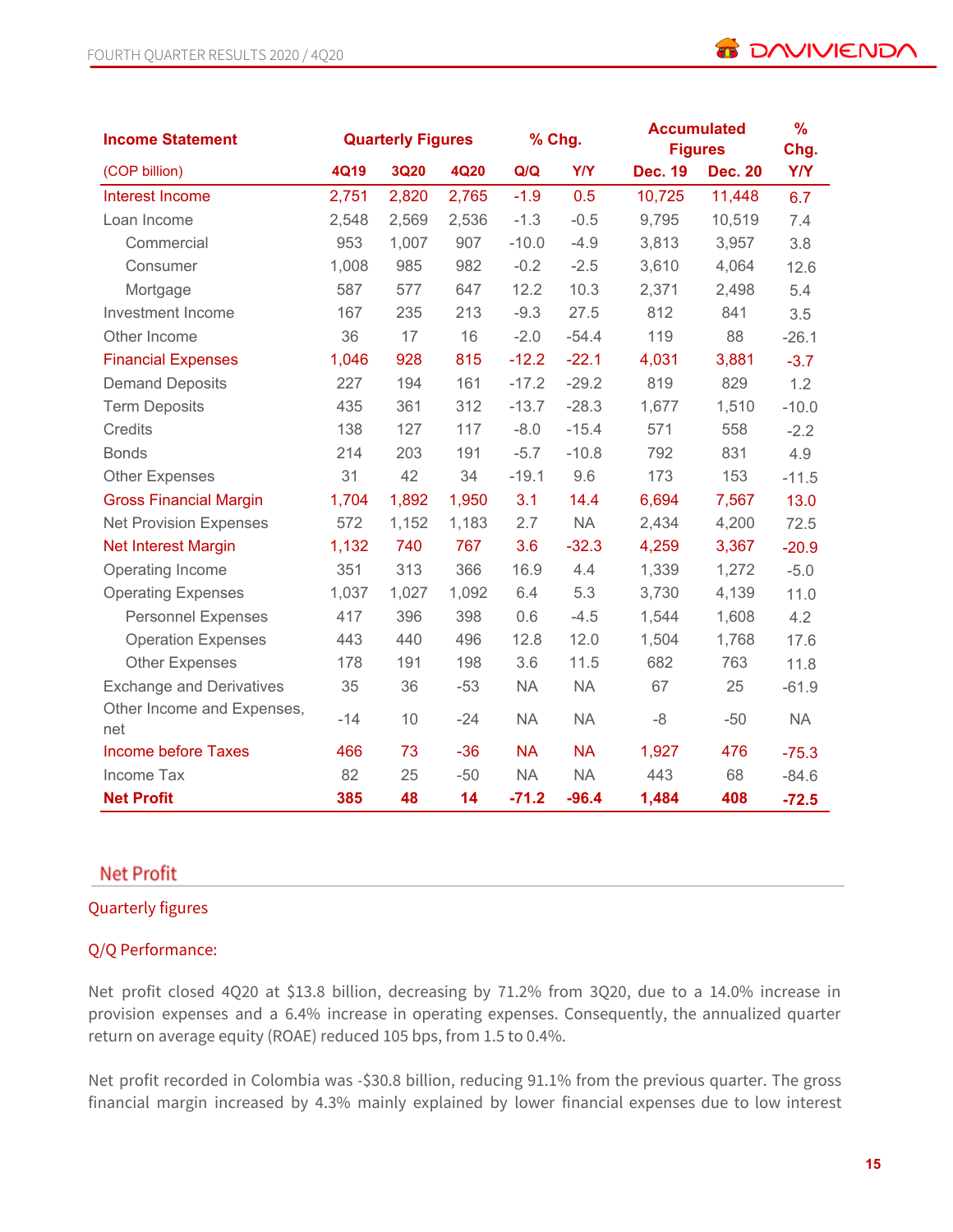rates. In this context, loan portfolio income remained stable, while investment income fell 14.7%. Operating income increased 16.5%, while operating expenses grew 9.0%.

Net profit in Central America totaled nearly \$12.3 Million USD as of December 2020, decreasing 28.5% over the quarter due to lower loan portfolio income , an increase in provision expenses by 57.5%, and lower net income from exchange and derivatives.

### Y/Y Performance:

Consolidated profits decreased 96.4% over the year, mainly explained by higher provision expenses and operating expenses related to the COVID-19, advertising, and digital transformation expenses. Consequently, the annualized quarter return on average equity (ROAE) decreased by 11.9 pps relative to 4Q19.

Loan income in Colombia was reduced by 1.3%, while investment income grew by 44.6% due to public and private debt securities' appreciation. Provision expenses rose 92.2%, resulting in a 37.4% contraction of the net financial margin. Furthermore, operating expenses increased 5.9%, also contributing to the annual reduction in net profit.

In international subsidiaries, net profit in USD decreased by 30.6%. Despite the 1.0% increase in the gross financial margin, provision expenses' growth resulted in a lower net financial margin decreasing 20.3%. Moreover, operating income decreased by 6.1% due to lower income from bank fees and services.

### Accumulated figures

### Y/Y Performance:

Consolidated profits decreased 72.5% even though the gross financial margin increased by 13.0% relative to the accumulated figure recorded in December 2019. This reduction in net profits is mainly explained by higher provision expenses by 72.5%, increased operating expenses of 11.0%, and lower operating income of -5.0%. The 12-months ROAE closed 4Q20 at 3.18%, 9.2 pps lower than in 4Q19.

In Colombia, accumulated loan income increased by 6.0%, offsetting lower investment income which decreased by 2.4%, and contributing to the 12.3% growth in the gross financial margin. However, increased provision expenses and higher operating expenses impacted profits which decreased by 87.8%.

In international subsidiaries, accumulated profits decreased by 5.2% in USD due to increased provision expenses, lower operating income and reduced net income from exchange and derivatives.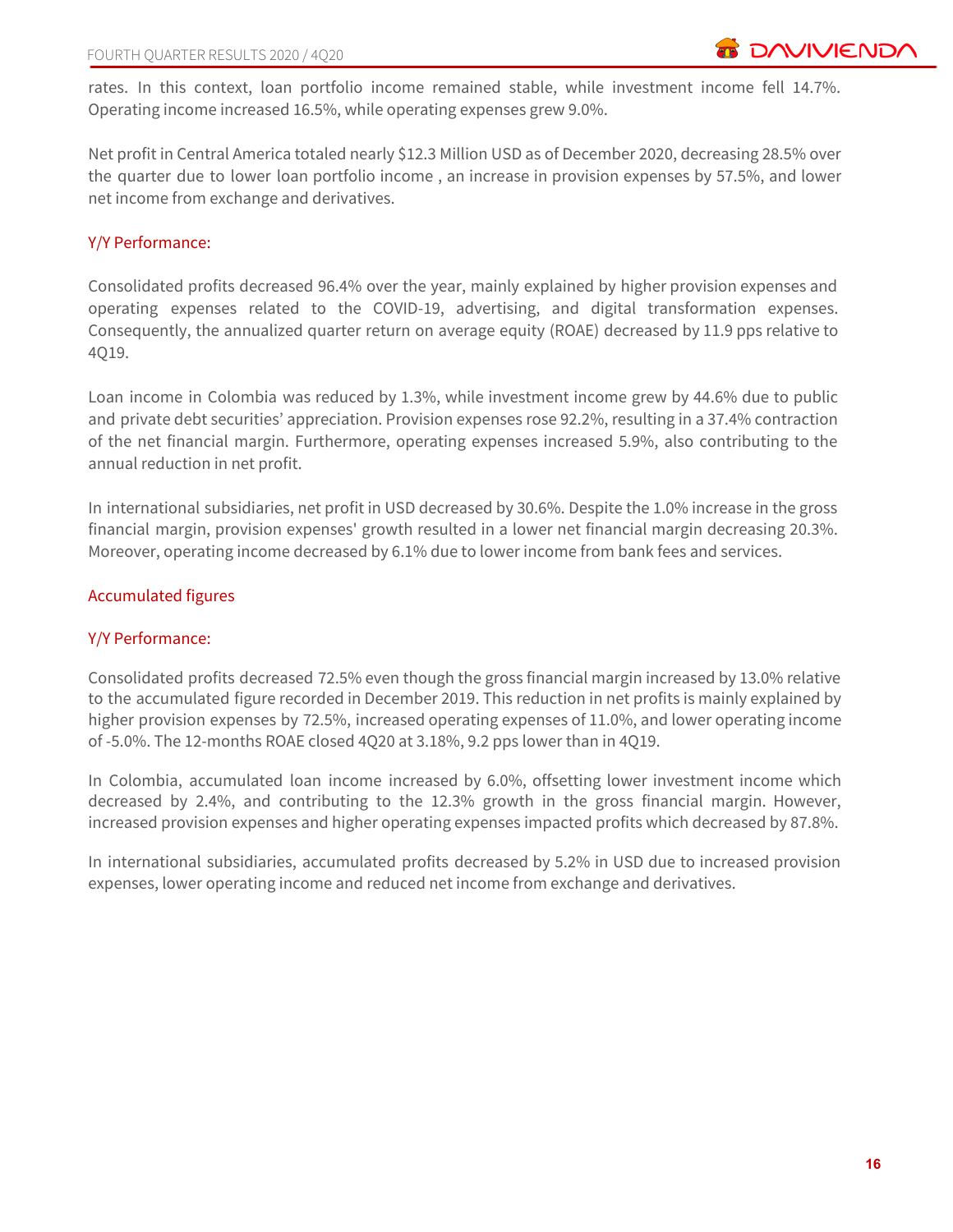# **Gross Financial Margin**

| <b>Gross Financial Margin</b>    |       | <b>Quarterly Figures</b> |       |         | $%$ Chg.   | <b>Figures</b> | <b>Accumulated</b> | $\frac{9}{6}$<br>Chg. |
|----------------------------------|-------|--------------------------|-------|---------|------------|----------------|--------------------|-----------------------|
| (COP billion)                    | 4Q19  | <b>3Q20</b>              | 4Q20  | Q/Q     | <b>Y/Y</b> | Dec. 19        | <b>Dec. 20</b>     | <b>Y/Y</b>            |
| Loan Income                      | 2.548 | 2.569                    | 2,536 | $-1.3$  | $-0.5$     | 9,795          | 10,519             | 7.4                   |
| Investments and Interbank Income | 203   | 252                      | 229   | $-8.8$  | 13.0       | 931            | 928                | $-0.2$                |
| <b>Financial Income</b>          | 2.751 | 2.820                    | 2,765 | $-1.9$  | 0.5        | 10,725         | 11,448             | 6.7                   |
| <b>Financial Expenses</b>        | 1.046 | 928                      | 815   | $-12.2$ | $-22.1$    | 4,031          | 3,881              | $-3.7$                |
| <b>Gross Financial Margin</b>    | 1.704 | 1.892                    | 1.950 | 3.1     | 14.4       | 6.694          | 7.567              | 13.0                  |

### Quarterly figures

### Q/Q Performance:

The consolidated gross financial margin reached \$2.0 trillion in 4Q20, growing 3.1%, mainly explained by a 12.2% reduction in financial expenses stemming from our low-cost funding strategies.

In Colombia, the gross financial margin increased by 4.3% over the quarter. Loan income remained stable due to increased income from the mortgage portfolio, offset by a decreased income from the commercial and consumer portfolios. Investment income fell by 14.7%, reflecting the appreciation recorded in the third quarter of the year due to market price changes which reverted partially in 4Q20. On the other hand, financial expenses decreased by 12.7% impacted by lower interest rates in the second half of the year and by the low-cost deposits' growth.

In international subsidiaries, the gross financial margin in USD remained stable in comparison to 3Q20, driven by an increase in investment income of 7.6% and a reduction of 8.7% in financial expenses, which offset the decrease in loan portfolio income 4.7%.

The annualized-quarter NIM closed at 6.31%, increasing by 24 bps from the figure reported in 3Q20 due to the gross financial margin increase over the period.

| <b>NIM</b>                |       |          |                  |     | <b>Bps. Chg</b> |
|---------------------------|-------|----------|------------------|-----|-----------------|
| <b>Annualized Quarter</b> | 4Q19  | 3020     | 4Q <sub>20</sub> | Q/Q | Y/Y             |
| Total NIM                 | 6.31% | $6.07\%$ | 6.31%            |     |                 |

### Y/Y Performance:

As of 4Q20, the gross financial margin increased by 14.4% year over year mainly due to a 22.1% reduction in financial expenses and a 27.5% increase in investment income. Conversely, loan portfolio income decreased by 0.5% in relation to 4Q19.

In Colombia, investment income grew 44.6% due to the appreciation of public debt securities. Moreover, due to low interest rates, loan income decreased 1.3%, as financial expenses did, decreasing by 25.8%. As a result, the gross financial margin increased by 15.7%.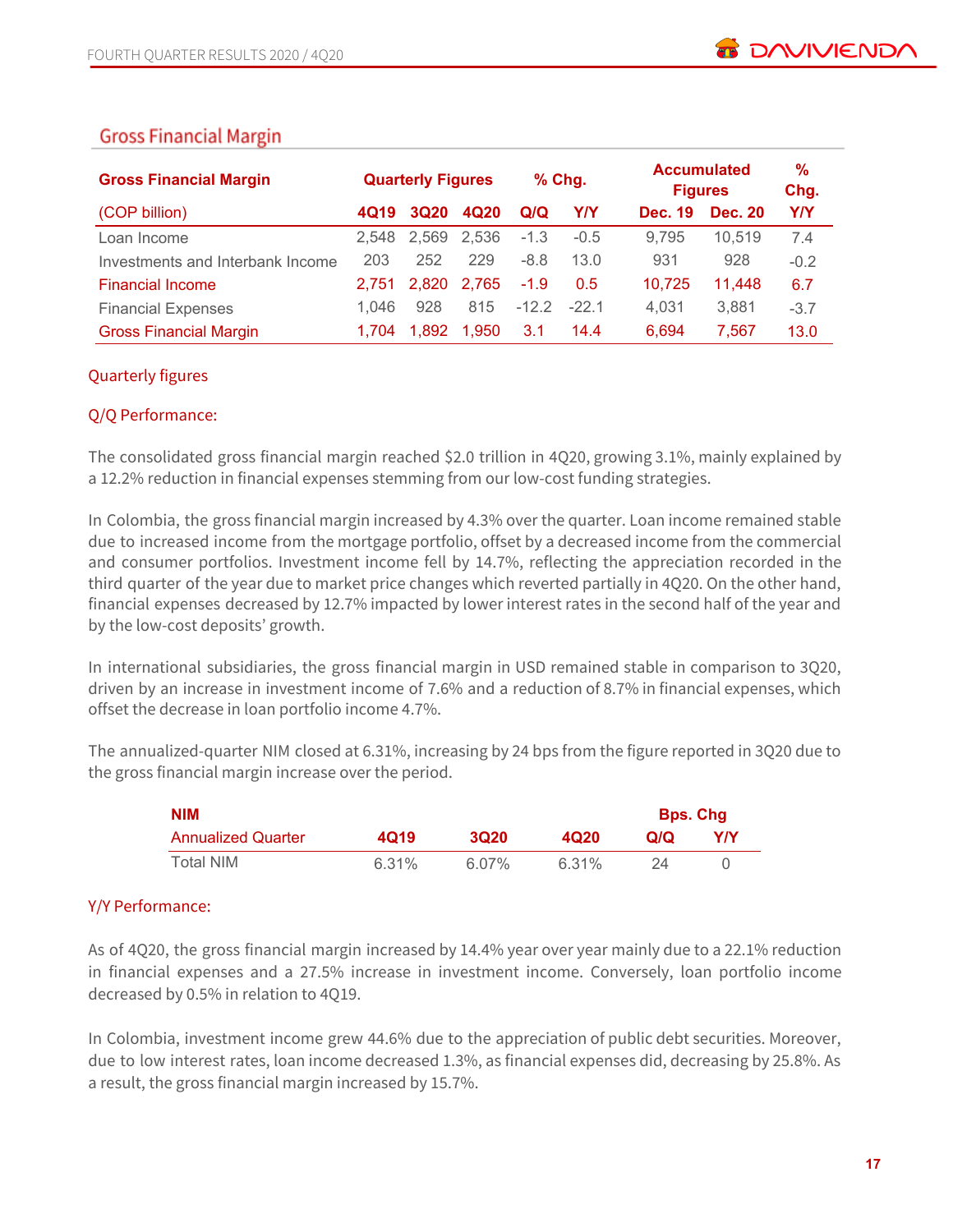In the international operation, the gross financial margin in USD increased by 1.0% over the year, mainly due to reduced financial expenses of 15.5%, while loan income decreased by 4.0%, as investment income did by 6.0%.

The annualized-quarter NIM remained stable relative to the previous year. Lower financial expenses led to a higher gross financial margin, which offset higher productive assets during the same period.

### Accumulated Figures

#### Y/Y Performance:

The accumulated gross financial margin reached \$7.6 trillion in December 2020, growing 13.0% relative to the accumulated figure recorded in the same period of 2019. This was mainly due to higher loan income and decreased financial expenses recorded since the second half of 2020.

In Colombia, the accumulated gross financial margin closed at \$6.2 trillion, growing 12.3% due to the lower income baseline effect from the commercial portfolio in 2019. Investment income decreased by 2.4% due to the baseline effect arising from adjustments in the appreciation of securitization instruments in 2019 and the public debt instruments devaluation in 1Q20. Finally, financial expenses decreased by 6.9%, mainly due to lower expenses associated with term deposits and savings accounts.

In Central America, the gross financial margin totaled \$376.4 Million USD, growing 3.5% over the year. During the same period, loan income increased 0.8% and investment income increased 5.2% due to higher yields on securities in the first half of the year. Finally, financial expenses decreased by 4.6%, explained by lower interest expenses on credits with entities and term deposits.

The monetary policy rate in Colombia declined 250 bps over the course of 2020, while the 12-month NIM as of 4Q20 stood at 6.29%, 23 bps lower compared to the figure reported in 4Q19.

| <b>NIM</b> |       |             |                  |     | <b>Bps. Chg</b> |
|------------|-------|-------------|------------------|-----|-----------------|
| 12 Months  | 4Q19  | <b>3Q20</b> | 4Q <sub>20</sub> | Q/Q | Y/Y             |
| Total NIM  | 6.52% | 6.26%       | 6.29%            |     | -23             |

# **Provision Expenses**

| <b>Provision Expenses</b>     |      | <b>Quarterly Figures</b> |                  |      | $%$ Chg.  |                | <b>Accumulated</b><br><b>Figures</b> | %<br>Chg. |
|-------------------------------|------|--------------------------|------------------|------|-----------|----------------|--------------------------------------|-----------|
| (COP billion)                 | 4Q19 | 3Q20                     | 4Q20             | Q/Q  | Y/Y       | <b>Dec. 19</b> | <b>Dec. 20</b>                       | Y/Y       |
| Provision for credit losses   | 757  | 1.292                    | 1.473            | 14.0 | 94.5      | 3.027          | 4.872                                | 60.9      |
| Loan recoveries               | 182  | 140                      | 289              | ΝA   | 59.1      | 581            | 672                                  | 15.8      |
| Net loan sales                | 3    | $\left( \right)$         | $\left( \right)$ | 0.0  | NА        | 12             | $\left( \right)$                     | ΝA        |
| <b>Net Provision Expenses</b> | 572  | 1,152                    | 1.183            | 2.7  | <b>NA</b> | 2.434          | 4.200                                | 72.5      |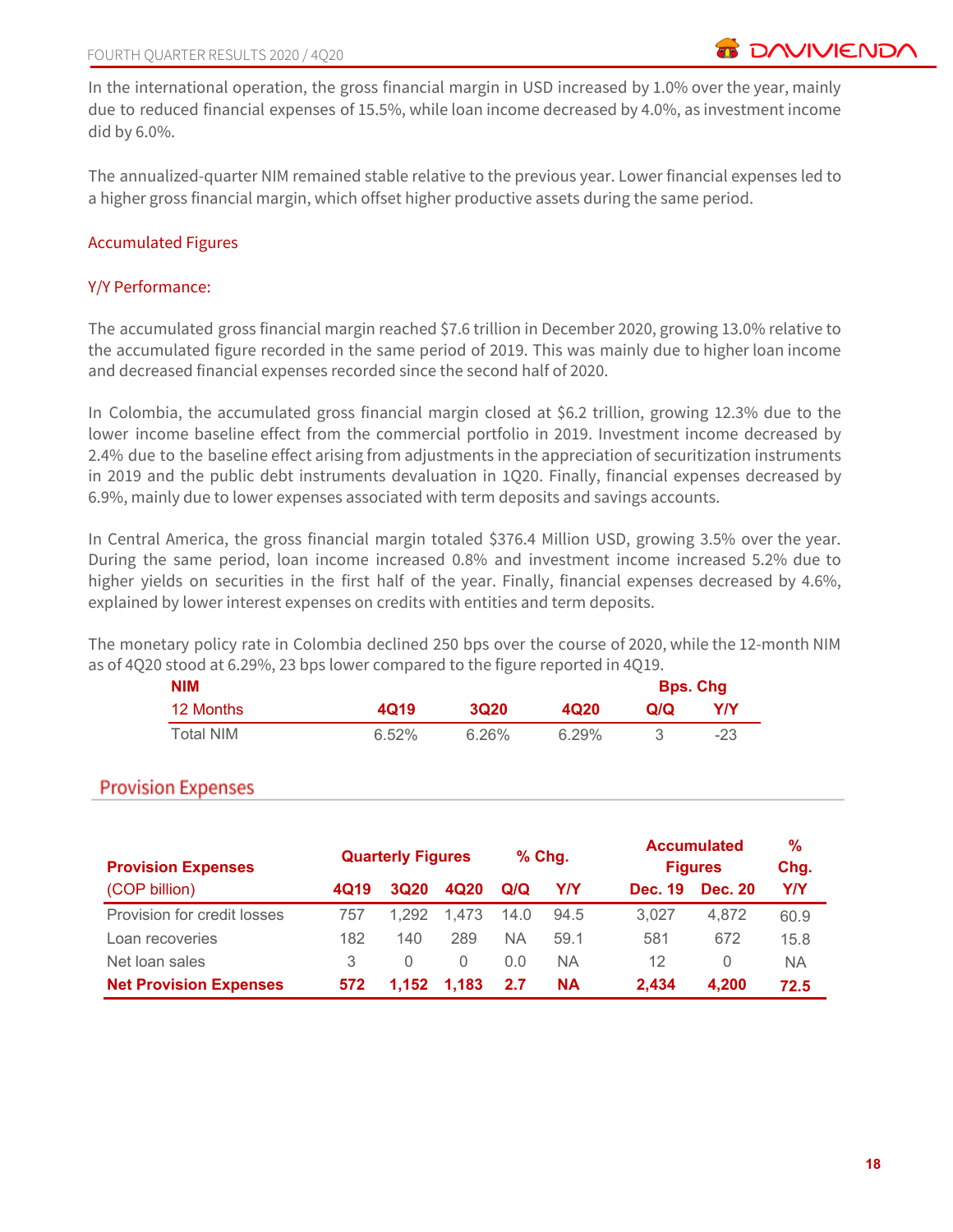

### Quarterly figures

### Q/Q Performance:

Gross provision expenses rose to \$1.5 trillion in 4Q20, growing 14.0% over the quarter. This increase is mainly related to higher delinquency.

Loan recoveries increased \$149 billion, mainly as a result of negotiations both in Colombia and in Central America. Additionally, the economic reopening resumed loan recovery processes.

Consequently, provision expenses (net of recoveries) in 4Q20 totaled \$1.2 trillion, a 2.7% increase relative to the previous quarter.

The annualized cost of risk for the quarter rose 31 bps relative to 3Q20.

| <b>Cost of Risk</b>       |      |                      |      |     | <b>Bps. Chg</b> |
|---------------------------|------|----------------------|------|-----|-----------------|
| <b>Annualized Quarter</b> | 4019 | <b>3020</b>          | 4Q20 | Q/Q | Y/Y             |
| CoR                       |      | $2.35\%$ 4.13% 4.44% |      |     | 209             |

#### Y/Y Performance:

Over the past year, gross provision expenses increased by \$716 billion. In Colombia and Central America, provisions increased mainly in the consumer and commercial portfolio.

Consolidated loan recoveries increased by 59.1% as a result of current loan dynamics in Colombia and Central America.

Consequently, provision expenses (net of recoveries) in 4Q20 grew \$611 billion year over year.

The annualized cost of risk for the quarter increased 209 bps relative to 4Q19.

#### Accumulated Figures

#### Y/Y Performance:

Provision expenses (net of recoveries) reached \$4.2 trillion as of December 2020, growing 72.5% over the accumulated in 2019. This is due to the economic emergency the world is currently experiencing as a result of COVID-19. The following measures were adopted throughout the year to estimate provisioning levels:

- Adjustments in stage classification to recognize risk levels among customers identified as impacted by COVID-19 crisis. Customers who are still benefiting from some type of financial relief and whose future payment capacity is uncertain were transferred to stage 2.
- Provisions were reviewed and adjusted for certain individually significant customers in industries affected by the economic downturn.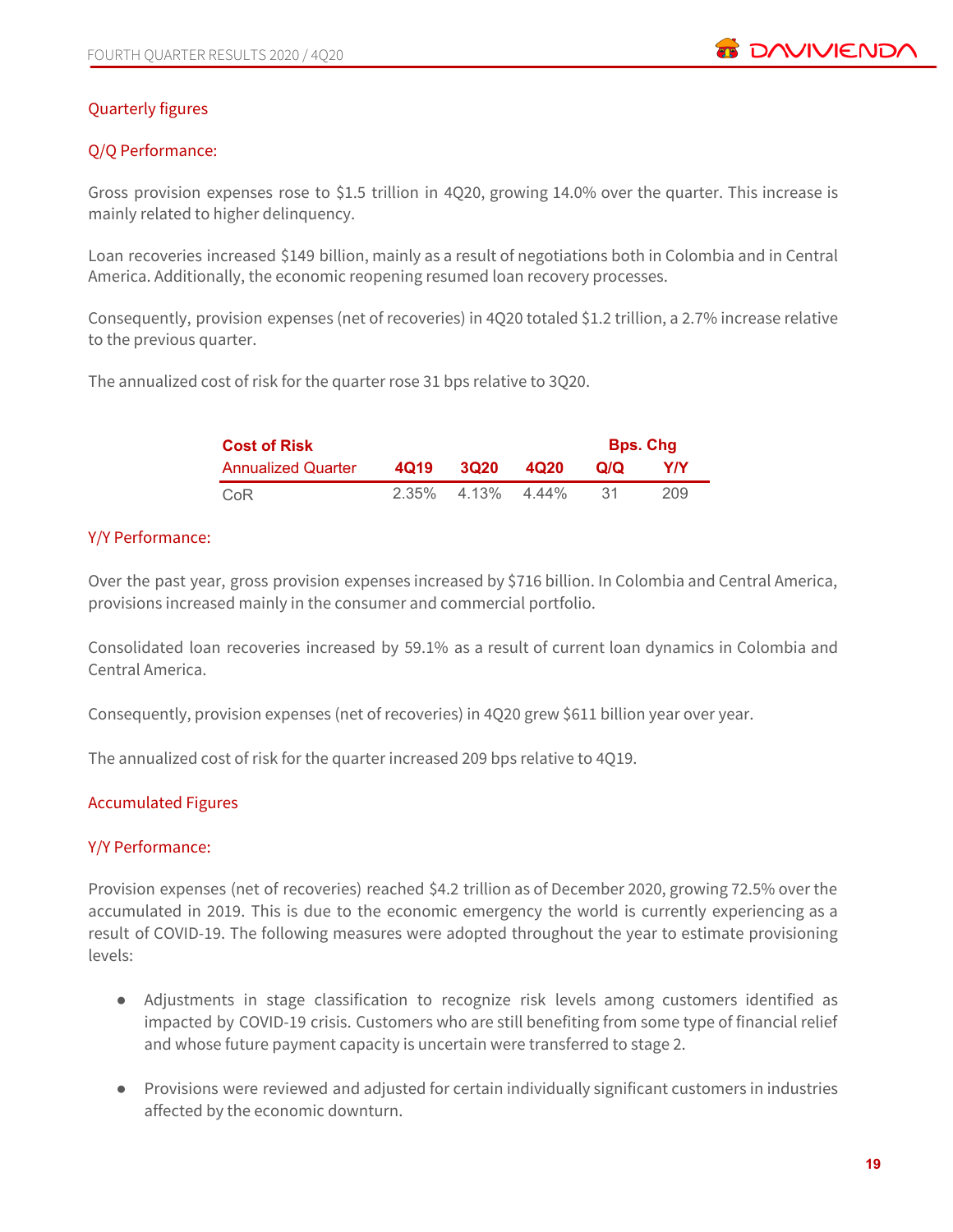12-months Cost of Risk<sup>9</sup> closed at 3.94%, increasing 144 bps relative to the figure recorded a year earlier, reflecting increased provision expenses. Approximately 60% of the cost of risk originated from the effects of the measures outlined above in response to the economic downturn.

| <b>Cost of Risk</b> |      |                            | <b>Bps. Chg</b> |     |
|---------------------|------|----------------------------|-----------------|-----|
| 12 months           | 4019 | 3020 4020                  | Q/Q             | Y/Y |
| CoR                 |      | $2.50\%$ $3.22\%$ $3.94\%$ |                 | 144 |

# **Operating Income**

### Quarterly figures

### Q/Q Performance:

Net operating income totaled \$366.1 billion in 4Q20, a 16.9% increase over the quarter, mainly due to a higher volume of transactions during the year-end season. Net income from bank and transactional fees grew 14.7%, while service income grew 27.2% due to the reinstatement of bank fees that were suspended during the strict quarantine.

In Colombia, operating income increased 16.5%, mainly explained by commission income, in line with fees reactivation that had been suspended, as part of the measures adopted during the second half of the year. Additionally, service income increased by 27.4% in relation to the previous quarter.

In Central America, the Bank adopted a similar strategy in terms of reactivating bank fees. Consequently, fee income increased by 20.2%. Net income from insurance operations also grew by 16.3%. As a result of the above, operating income increased by 20.8%.

# Y/Y Performance:

Operating income recorded a 4.4% increase over the year due to higher net commission income, which is consistent with quarterly performance. This is explained by the economic reactivation by year-end 2020 and fees reactivation that had been suspended throughout the year.

In Colombia, operating income increased 5.5%, mainly led by growth in net fees and commission income by 8.7%. Operating income decreased in international subsidiaries as a result of lower fees and commission income.

**B** DAVIVIEND

<sup>9</sup> 12-months Cost of Risk = Accumulated Provision Expenses (12 months) / Gross Loans (Quarter Balance).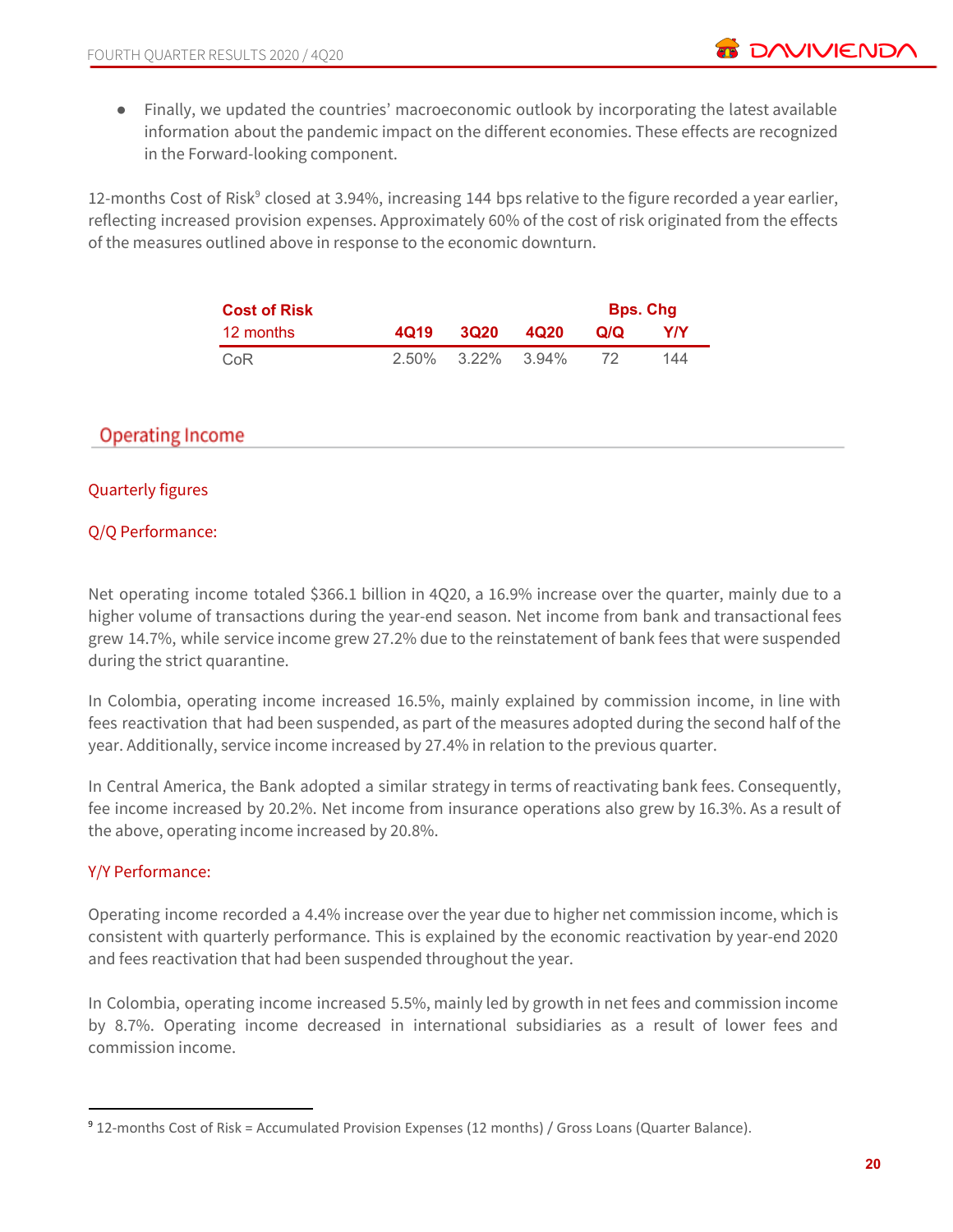#### Accumulated Figures

#### Y/Y Performance:

Accumulated operating income as of December 2020 decreased by 5.0% over the year, explained by lower income from net bank fees and services during the first half of the year, as part of the Bank's strategic response to COVID-19.

# **Operating Expenses**

| <b>Operating Expenses</b>               |       | <b>Quarterly Figures</b> |       | $%$ Chg. |        | <b>Figures</b> | <b>Accumulated</b> | %<br>Chg.  |
|-----------------------------------------|-------|--------------------------|-------|----------|--------|----------------|--------------------|------------|
| (COP billion)                           | 4Q19  | <b>3Q20</b>              | 4Q20  | Q/Q      | Y/Y    | <b>Dec. 19</b> | <b>Dec. 20</b>     | <b>Y/Y</b> |
| <b>Personnel Expenses</b>               | 417   | 396                      | 398   | 0.6      | $-4.5$ | 1.544          | 1.608              | 4.2        |
| Operating Expenses and<br><b>Others</b> | 621   | 631                      | 694   | 10.0     | 11.8   | 2.186          | 2.531              | 15.8       |
| <b>Total Expenses</b>                   | 1.037 | 1.027                    | 1.092 | 6.4      | 5.3    | 3,730          | 4,139              | 11.0       |

#### Quarterly figures

#### Q/Q Performance:

Operating expenses in 4Q20 amounted to \$1.1 trillion, increasing by 6.4% from the previous quarter.

Operating expenses and others increased 10.0%, mainly in Colombia, where they grew 14.0%, due to higher operating expenses associated with the digital transformation process and advertising. Personnel expenses increased 0.6% explained by a 0.5% growth in Colombia, besides exchange rate effects.

As a result of higher operating expenses, the annualized-quarter cost-to-income ratio was 48.8%, increasing 319 bps in relation to the figure recorded in 3Q20

| Cost-to-Income            |          |             |       |     | <b>Bps. Chg</b> |
|---------------------------|----------|-------------|-------|-----|-----------------|
| <b>Annualized Quarter</b> | 4019     | <b>3Q20</b> | 4Q20  | Q/Q | <b>Y/Y</b>      |
| Cost-to-Income            | $50.0\%$ | $456\%$     | 48.8% | 319 | $-119$          |

#### Y/Y Performance:

.

4Q20 operating expenses increased 5.3% over the year, mainly due to a 11.8% increase in operating expenses and others.

In Colombia, the increase was associated with fees related to the digital transformation process and advertising. In the international subsidiaries, operating expenses decreased by 4.0% due to lower employee benefits and administrative expenses.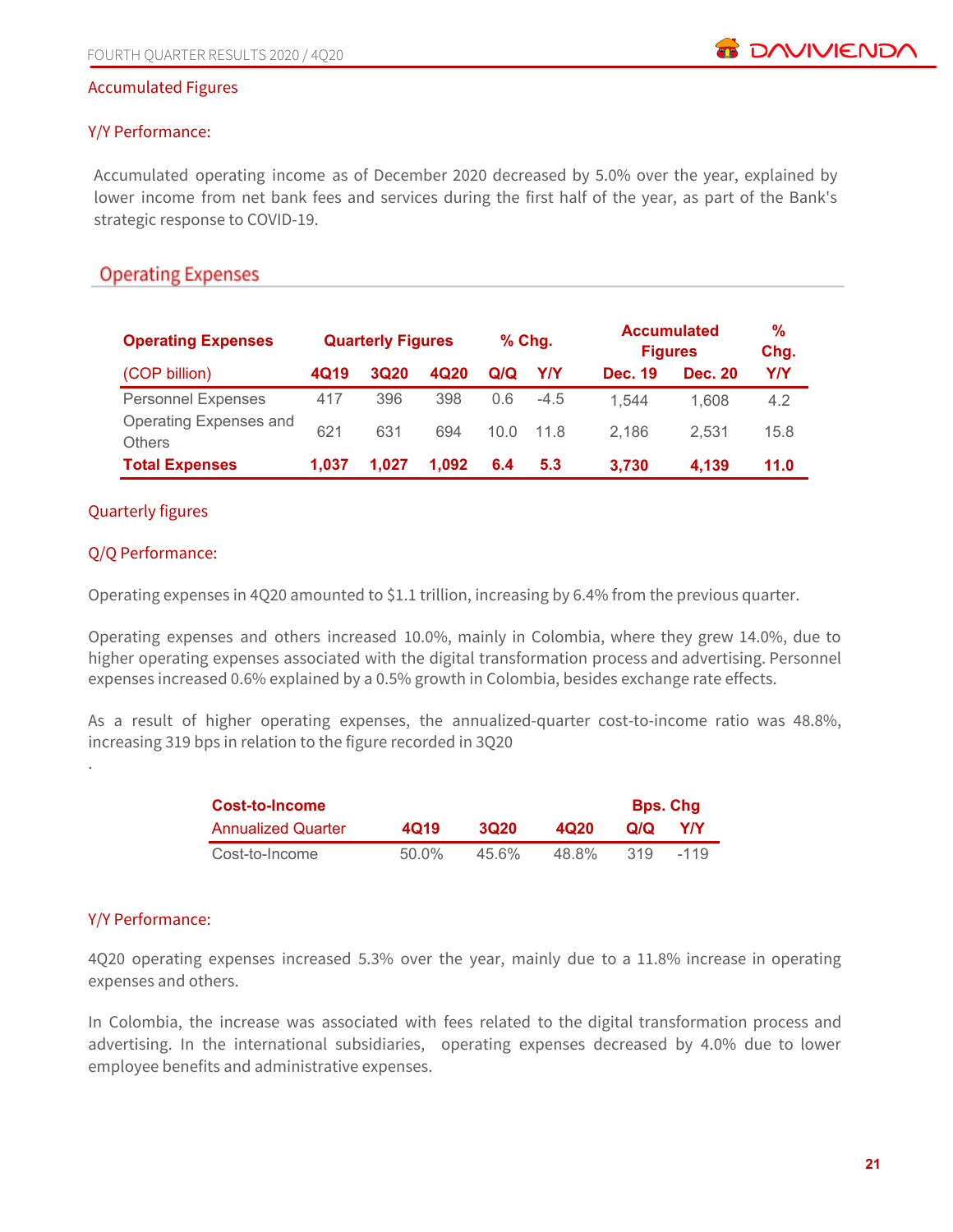In spite of the increased operating expenses, the annualized-quarter cost-to-income ratio decreased by 119 bps from 4Q19, mainly due to higher operating income over the year.

### Accumulated Figures

#### Y/Y Performance:

Accumulated operating expenses recorded a 11.0% increase from December 2019. Increased expenses were related to the digital transformation strategy, COVID-19 related costs (including donations) and the USD/COP exchange rate variations. Excluding these effects, operating expenses increase by 2.1% over the year.

The 12-months cost-to-income ratio closed 4Q20 at 47.1%, increasing 83 pbs from the previous year, reflecting higher expenses over the past 12 months.

|                          | <b>Cost-to-Income</b> |       |             |       |           | <b>Bps. Chg</b> |
|--------------------------|-----------------------|-------|-------------|-------|-----------|-----------------|
|                          | 12 months             | 4Q19  | <b>3Q20</b> | 4Q20  | Q/Q       | Y/Y             |
|                          | Cost-to-Income        | 46.2% | 47.3%       | 47.1% | $-25$     | 83              |
|                          |                       |       |             |       |           |                 |
| Taxes                    |                       |       |             |       |           |                 |
| <b>Quarterly figures</b> |                       |       |             |       |           |                 |
|                          | <b>Income Tax</b>     |       |             |       |           | % Chg           |
|                          | Quarter               | 4Q19  | <b>3Q20</b> | 4Q20  | Q/Q       | <b>Y/Y</b>      |
|                          | Tax                   | 82    | 25          | $-50$ | <b>NA</b> | <b>NA</b>       |
|                          |                       |       |             |       |           |                 |

### Q/Q Performance:

The -\$50.1 billion income tax registered during 4Q20 decreased by \$74.8 billion over the quarter, mainly due to a reduction in profits before taxes and tax deductions contemplated within the law.

#### Y/Y Performance:

The income tax decreased \$131.9 billion relative to the last quarter of 2019, mainly due to lower income before taxes of -\$502.7 billion and tax deductions contemplated within the law.

#### Accumulated Figures

### Y/Y Performance:

The accumulated income tax in December 2020 reached \$68.1 billion, an 84.6% decrease over the year, due to the reduction in profits before taxes and tax deductions.

| <b>Income Tax</b> |     |                 | $%$ Chg |
|-------------------|-----|-----------------|---------|
| Accumulated       |     | Dec. 19 Dec. 20 | YIY     |
| l ax              | 443 | 68              | -85     |